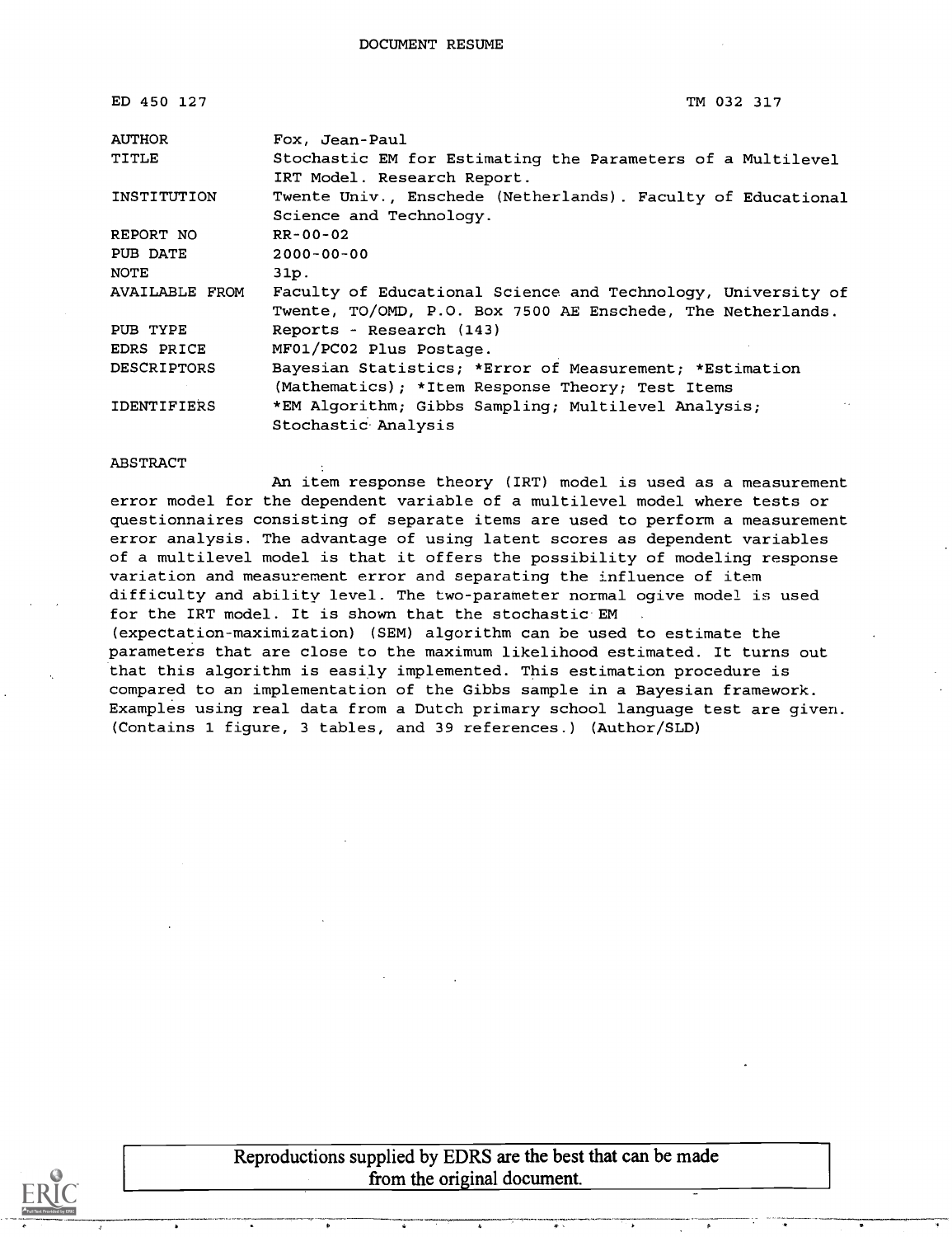M03231

Stochastic EM for Estimating the Parameters of a Multilevel IRT Model

# Research Report 00-02

 $\mathcal{T}^{\mathcal{N}}$ 



University of Twente

| <b>AND TECHNOLOGY</b>                                      |
|------------------------------------------------------------|
| Department of<br>Educational Montinement and Data Anglusic |

Educational Megsurement and Data Analysis

BEST COPY AVAILABLE

 $\overline{c}$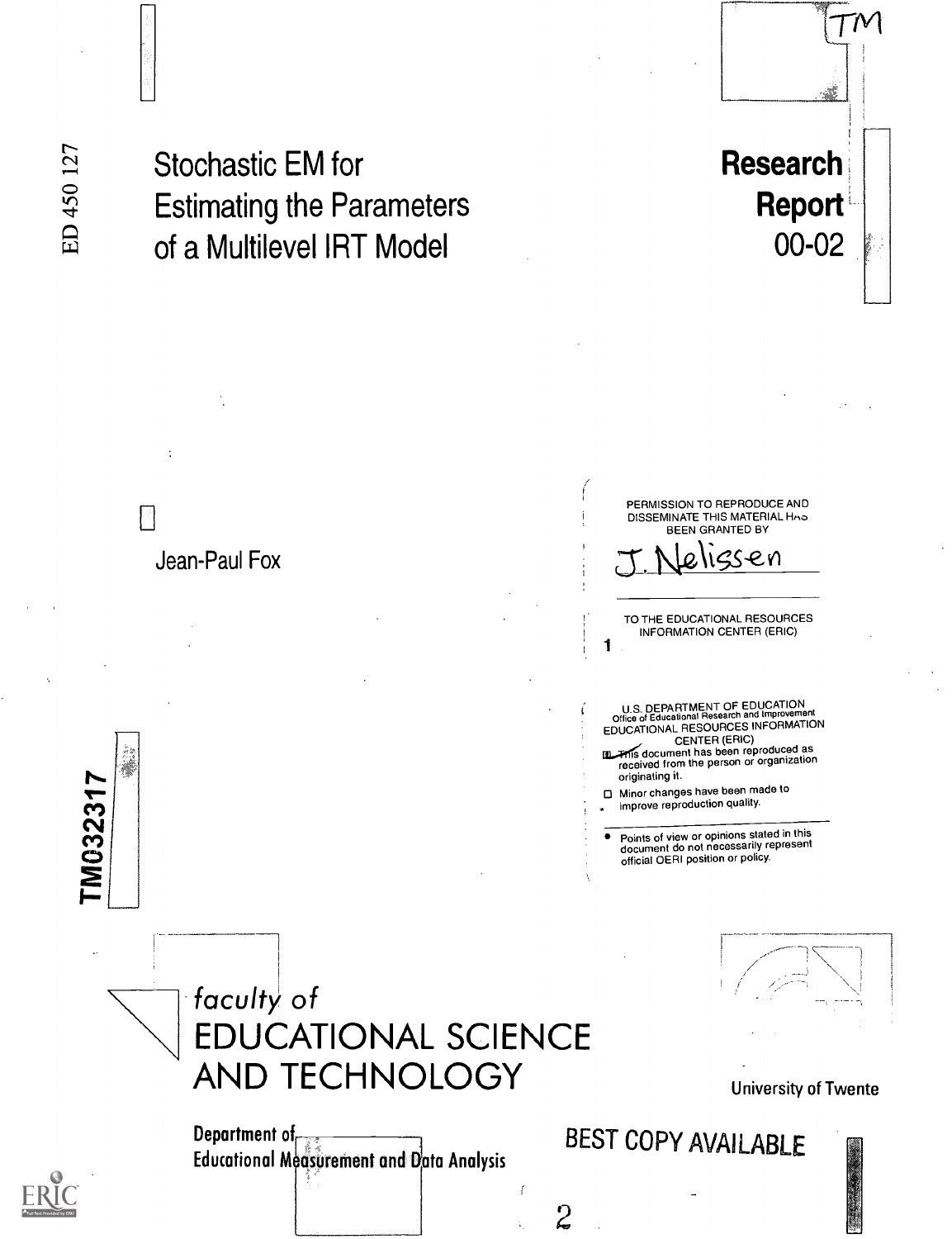## Stochastic EM for Estimating the Parameters of a Multilevel IRT Model

 $\sim$ 

 $\bar{A}$ 

 $\ddot{\phantom{a}}$ 

l,

Jean-Paul Fox.

 $\label{eq:2.1} \frac{d\mathbf{r}}{d\mathbf{r}} = \frac{1}{2\pi}\sum_{i=1}^N \frac{d\mathbf{r}}{d\mathbf{r}} \, .$ 



 $\bar{\mathcal{A}}$ 

 $\hat{\mathcal{L}}$ 

 $\sim 10^{-11}$ 

 $\sim 10^{-10}$ 

 $\ddot{\phantom{a}}$ 

 $\bar{z}$ 

 $\sim$   $\star$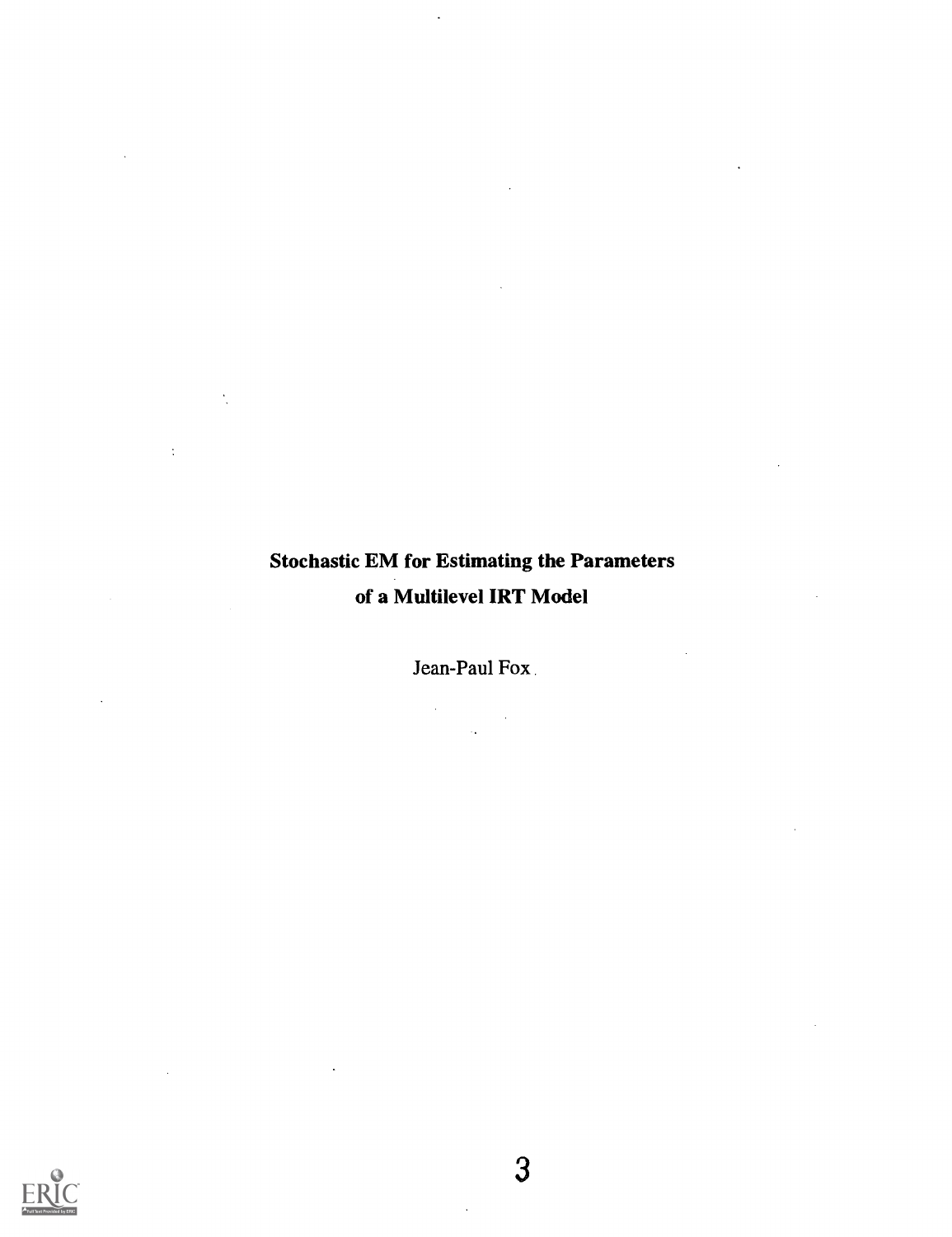#### Abstract

In this article, an item response (IRT) model is used as a measurement error model for the dependent variable of a multilevel model where tests or questionnaires consisting of separate items are used to perform a measurement error analysis. The advantage of using latent scores as dependent variables of a multilevel model is that it offers the possibility of modeling response variation and measurement error and separating the influence of item difficulty and ability level. The two-parameter normal ogive model is used for the IRT model. Itwill be shown that the stochastic EM (SEM) algorithm can be used to estimate the parameters which are close to the maximum likelihood estimates. It turns out that this algorithm is easily implemented. This estimation procedure will be compared to an implementation of the Gibbs sampler in a Bayesian framework. Examples using real data are given.

Key words: Bayes estimates, Data Augmentation, Gibbs sampler, item response theory, Markov chain Monte Carlo, multilevel model, stochastic EM, two-parameter normal ogive model.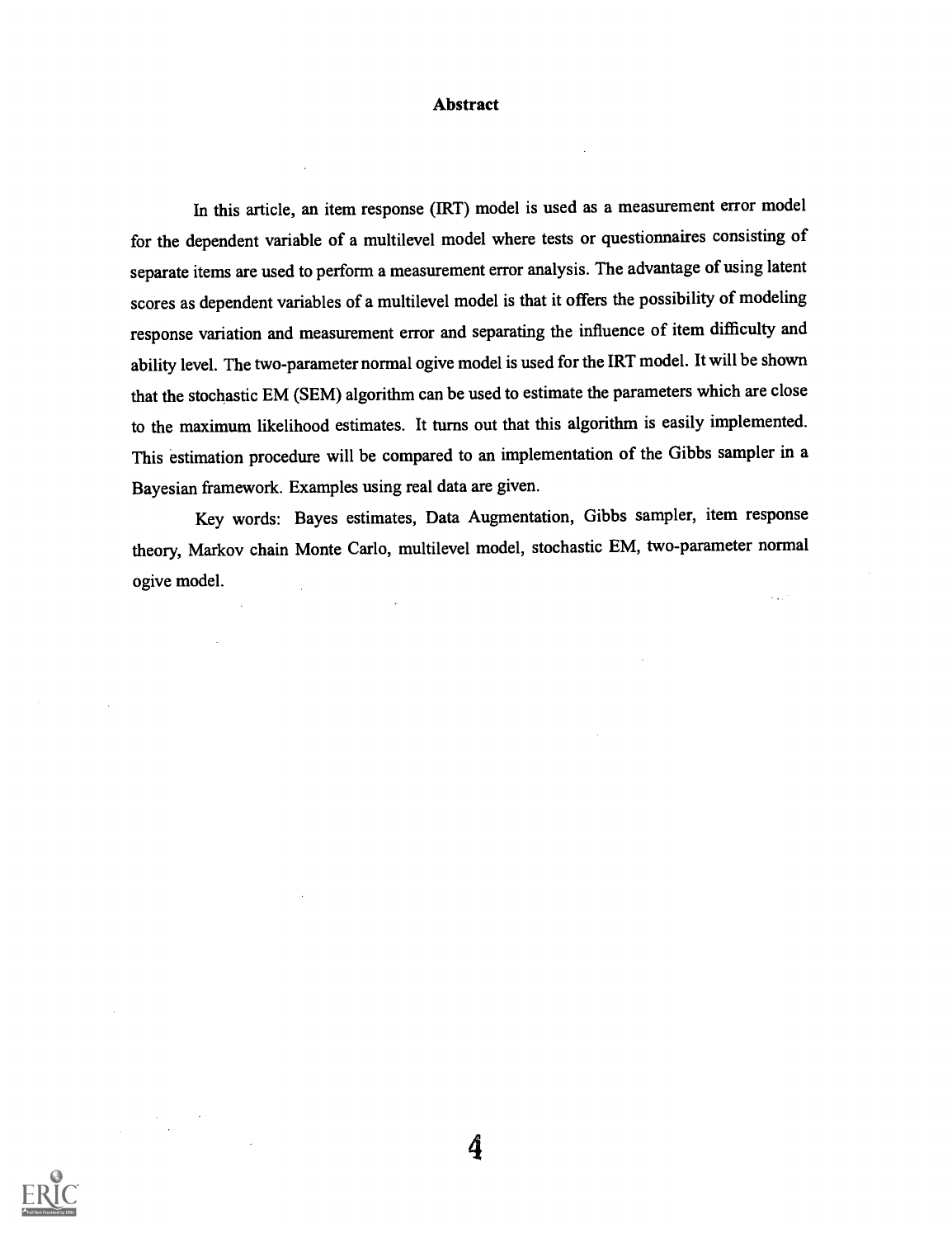#### Introduction

Many data in educational science have a hierarchical or clustered structure. For example, in schooling systems students are nested within schools. Information relevant to educational outcomes is inherently multilevel or hierarchical in nature. To properly understand educational phenomena relevant to schooling, it is important to work with multilevel models that explicitly take this hierarchical organization into account. Therefore, multilevel analysis is a common way for properly analyzing such data (Bryk & Raudenbush, 1992; Goldstein, 1995). Furthermore, multilevel analysis makes it possible to compare schools in terms of the achievements of their students and factors can be studied that explain school differences.

In Fox and Glas (2000), a multilevel IRT model is proposed to model such data and a latent variable is used as outcome in the multilevel analysis. This approach takes into account that, for example in school effectiveness research, the students' abilities are latent variables measured with error. The responses to the items of a test or questionnaire are viewed as multiple discrete and fallible indicators of the latent dependent variable and the relation between the observed indicators and the latent variable is modeled by an item response theory (IRT) model. This approach has the advantage that it is no longer assumed that the error component is independent of the outcome variable, i.e., the score of the test taker. In IRT, measurement error can be defined locally, for instance, as the variance of the ability parameter given a response pattern. This local definition of measurement error results in hetroscedasticity. Another advantage of the IRT approach is that, contrary to observed scores, latent scores are test-independent, which offers the possibility of analyzing data from incomplete designs, such as, for instance, matrix-sampled educational assessments, where different (groups of) persons respond to different (sets of) items.

In the field of IRT models some applications of the multilevel model can be found. Adams, Wilson and Wu (1997) discuss the treatment of latent variables as outcomes in a regression analysis. They show that a regression model on latent proficiency variables can be viewed as a two-level model where the first level consists of the item response measurement model which serves as a within-student model and the second level consists of a model on the student population distribution, which serves as a between-students model. Further, Adams, Wilson and Wu (1997) show that this approach results in an appropriate treatment of measurement error in the dependent variable of the regression model. Raudenbush and Sampson (1999) embedded the Rasch model within a three-level hierarchical regression model, that is, the Level 1 model consists of the predictable and random variation among item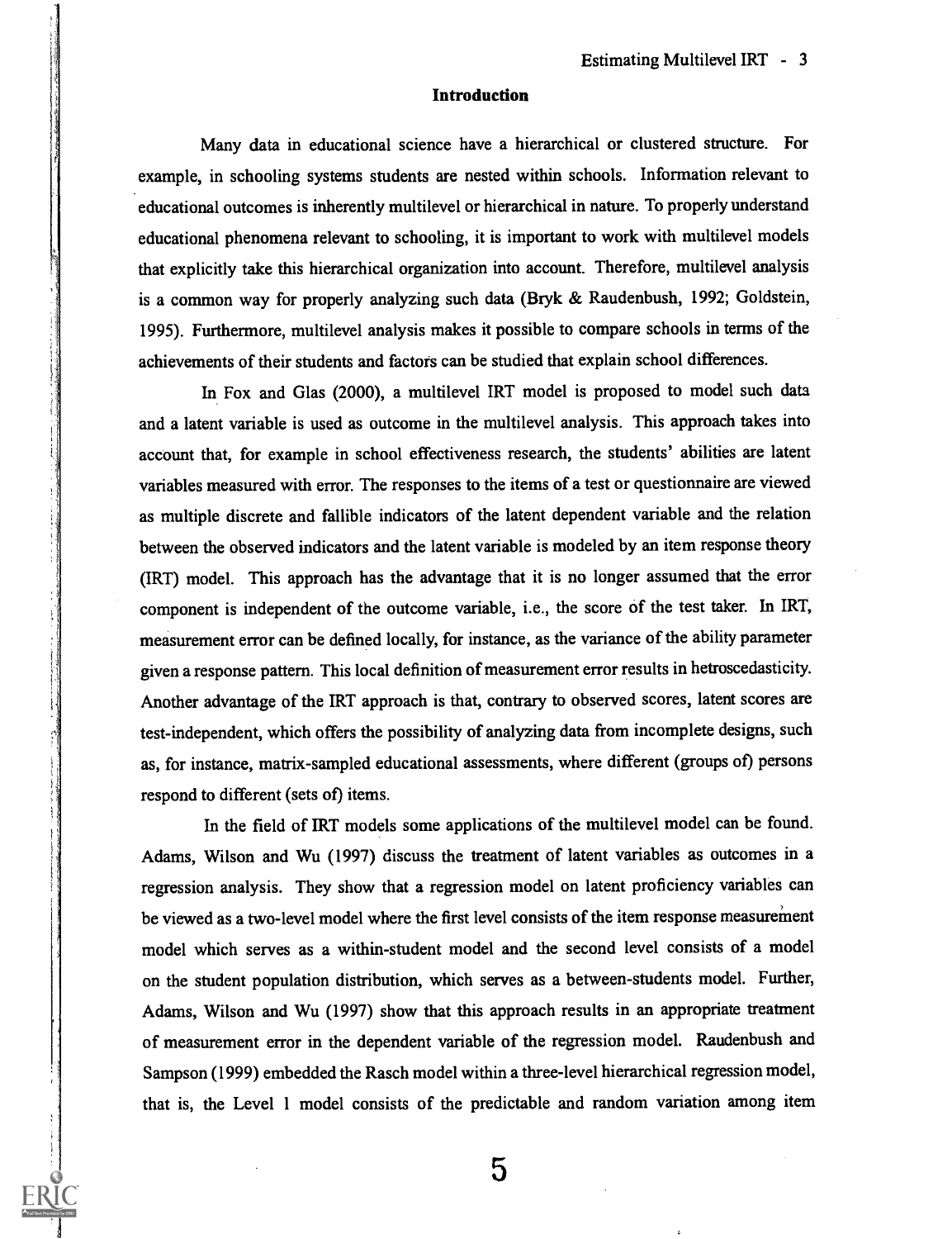responses within each group. Another application of multilevel modeling in the framework of IRT models was given by Mislevy and Bock (1989) where group-level and student-level effects are combined in an hierarchical IRT model. Finally, Patz and Junker (1999) developed a generic hierarchical item response model which allows covariates on subjects and covariates on items.

In Fox and Glas (2000), a fully Bayesian estimation procedure is described, and where a Markov chain Monte Carlo method (Gibbs sampler) is used for concurrently estimating all parameters. The fully conditional decomposition of Gelfand and Smith's (1990) Gibbs sampling produces an approximation for the posterior distributions of the parameters. That is, the Gibbs sampler is used to find the mode of the posterior distribution in a Bayesian framework; taking account of all sources of uncertainty in the estimation of the parameters. In the present paper, the Bayes estimator will be compared to an approximate maximum likelihood estimator. Specific properties of maximum likelihood estimates can be found in, for example, Lehmann and Casella (1998) and Rao (1973). Besides, the likelihood of the sample of observations represented by the data is maximized without any prior knowledge regarding the parameters of interest.

The likelihood function is complex due to the presence of some nuisance parameters. Maximizing the likelihood directly is often numerically infeasible. The idea is to view the nuisance parameters as unobserved data, and to associate with the given incomplete-data problem a complete-data problem for which maximum likelihood estimation is feasible. That is, the problem of maximizing the likelihood is reformulated in such a way that the maximum likelihood estimates are more easily computed from a complete-data likelihood. The stochastic EM (SEM) algorithm is particularly appealing in situations where inference on complete-data is easy. The algorithm handles complex missing-data structures in which high-dimensional integrations over the nuisance parameters may be involved. It imputes values for the missing data and then iteratively performs direct parametric inference based on the complete-data. This makes it attractive for estimating the multilevel IRT model with latent variables defined by a complex structural model. Moreover, the parameter estimates resulting from the algorithm are close to the maximum likelihood estimates. Further applications of the SEM algorithm can be found in, e.g., Celeux and Diebolt (1985), Celeux et al. (1996), Diebolt and Ip (1996) and Ip (1994).

In the first section of this paper, the notation and a general multilevel IRT model is presented. Next, the principles of SEM and the implementation for estimating the parameters of a multilevel IRT model are described. Furthermore, a parallel will be drawn between parameter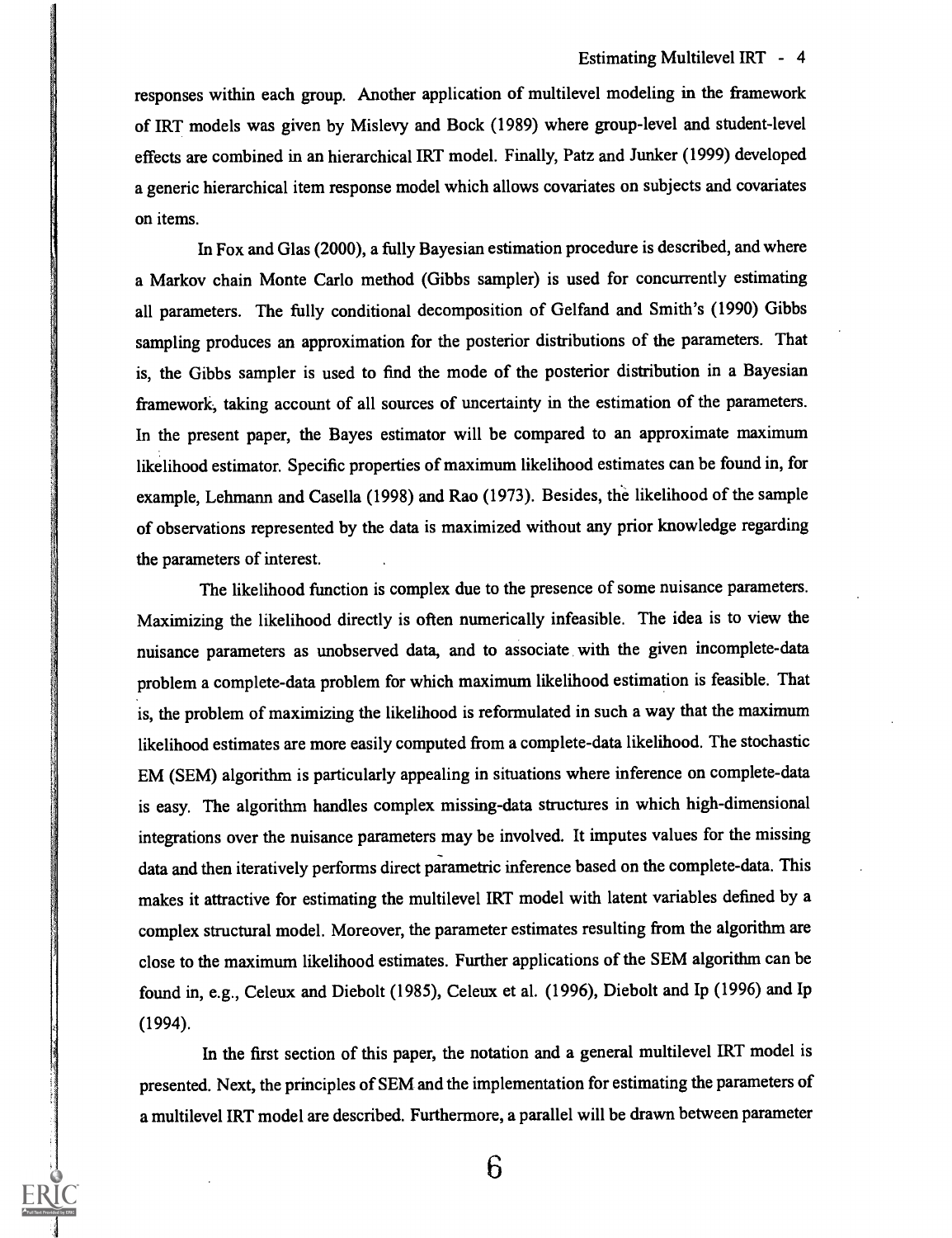estimation with SEM and Markov chain Monte Carlo (Gibbs sampler). After that, a Dutch primary language test will be analyzed and the mentioned estimators will be compared. Finally, the last section contains a discussion and suggestions for further research.

#### A Multilevel IRT Model

This section contains the basic principles and formulae of a multilevel IRT model. For a detailed introduction of the model, see Fox and Glas (2000). In its general form, Level 1 of the two level multilevel model consists of a regression model, for each of J nesting Level 2 groups,  $j = 1, ..., J$ , in which the  $n_j \times 1$  ability vector  $\theta_j$  is modeled as a function of Q predictor variables, that is,

$$
\theta_j = \mathbf{X}_j \boldsymbol{\beta}_j + \mathbf{e}_j,\tag{1}
$$

where  $X_j$  is an  $n_j \times Q$  matrix of observed predictors and  $e_j$  is an  $n_j \times 1$  vector of residuals, that are assumed to be normally distributed with mean 0 and variance  $\sigma^2I_{n_j}$ . All  $Q + 1$  regression parameters,  $\beta_{0j}, \ldots, \beta_{Qj}$ , are treated as varying across Level 2, although it is possible to constrain the variation in one or more parameters to' zero. The random regression parameters are treated as outcomes in a Level 2 model

$$
\beta_j = \mathbf{W}_j \boldsymbol{\gamma} + \mathbf{u}_j,\tag{2}
$$

where  $u_j$  is a vector of random effects assumed normally distributed with mean zero and covariance T, W<sub>j</sub> is a matrix consisting of Level 2 characteristics and  $\gamma$  is a  $S \times 1$  vector of fixed effects.

Suppose each of  $\sum_j n_j$  persons, labeled  $i = 1, \ldots, n_j$ ,  $j = 1, \ldots, J$ , respond to K items, labeled  $k = 1, ..., K$ . A binary response  $Y_{ijk} = 1$  or 0 is recorded. Furthermore it is assumed that, conditionally on the item and population parameters, the responses  ${Y_{ijk}}$  are independent Bernoulli random variables, with probability of success  $p_{ijk} = P(Y_{ijk} = 1 | \theta_{ij}, a_k, b_k)$ . The normal ogive model is used to model the  $\{p_{ijk}\}$ . This leads to,

$$
p_{ijk} = \Phi\left(a_k\theta_{ij} - b_k\right),\tag{3}
$$

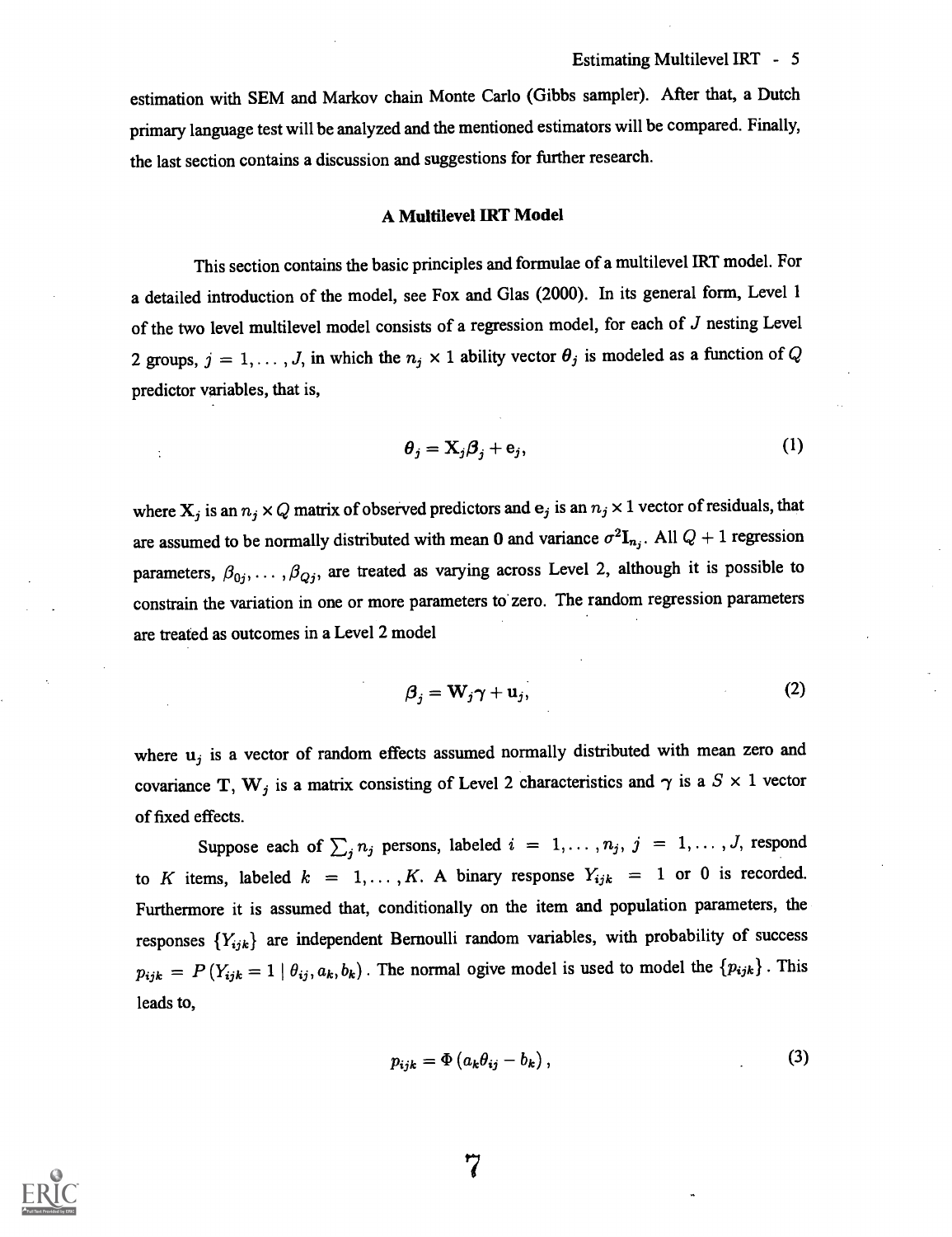where  $\Phi$  denotes the standard normal cumulative distribution function. Below, the parameters of item k will also be denoted by  $\xi_k$ ,  $\xi_k = (a_k, b_k)^t$ . Notice, the item difficulty is denoted by the usual choice b while regression coefficients are denoted by  $\beta$ . The two parameter model has a discrimination parameter  $a_k$  for each item  $k = 1, ..., K$ . The restrictions  $a_k > 0$ ,  $k = 1, \ldots, K$ , assure that a student, indexed ij, with a higher ability  $\theta_{ij}$  has a higher probability of getting item  $k$  correct.

To model guessing in a multiple choice test another set of parameters, the guessing parameters, are introduced in the so called three parameter model. The probability that a student correctly answers an item, indexed  $k$ , is represented as the sum of the probabilities that the student guesses and gets the item correct,  $c_k$ , plus the probability that the student does not guess,  $(1 - c_k)$ , and gets the item correct,  $\Phi(a_k\theta_{ij} - b_k)$ ; that is,

$$
P(Y_{ijk} = 1 | \theta_{ij}, a_k, b_k, c_k) = c_k + (1 - c_k) \Phi(a_k \theta_{ij} - b_k).
$$
 (4)

An elaborate description of both models can be found in the pioneering work of Birnbaum (1968) and Lord (1980). Discussions and literature reviews are found in Johnson and Albert (1999) and van der Linden and Hambleton (1997).

Formulae (1) and (2) define the structural model and formula (3) or (4) the measurement model. Jointly, this defines a multilevel IRT model which will be estimated using SEM.

#### The SEM Algorithm

The EM (expectation-maximization) algorithm is a well-known approach for computing maximum likelihood estimates in a wide variety of situations (see, Dempster et al., 1977). Notably, many incomplete data problems can be handled with the EM algorithm. Also the estimation of latent variable models and random parameter models is supported by the EM algorithm when they are formulated as missing value problems. In spite of its many appealing features, the EM algorithm has several drawbacks. For example, it can converge to local maxima or saddle points of the log-likelihood function and its limiting position is often sensitive to starting values. In some models, the computation of the E-step involves high dimensional integrations. Therefore, the E-step can be computationally difficult.

The SEM algorithm (Celeux & Diebolt, 1985) provides an alternative to the EM approach. Particularly in situations where inference based on complete data is easy, but also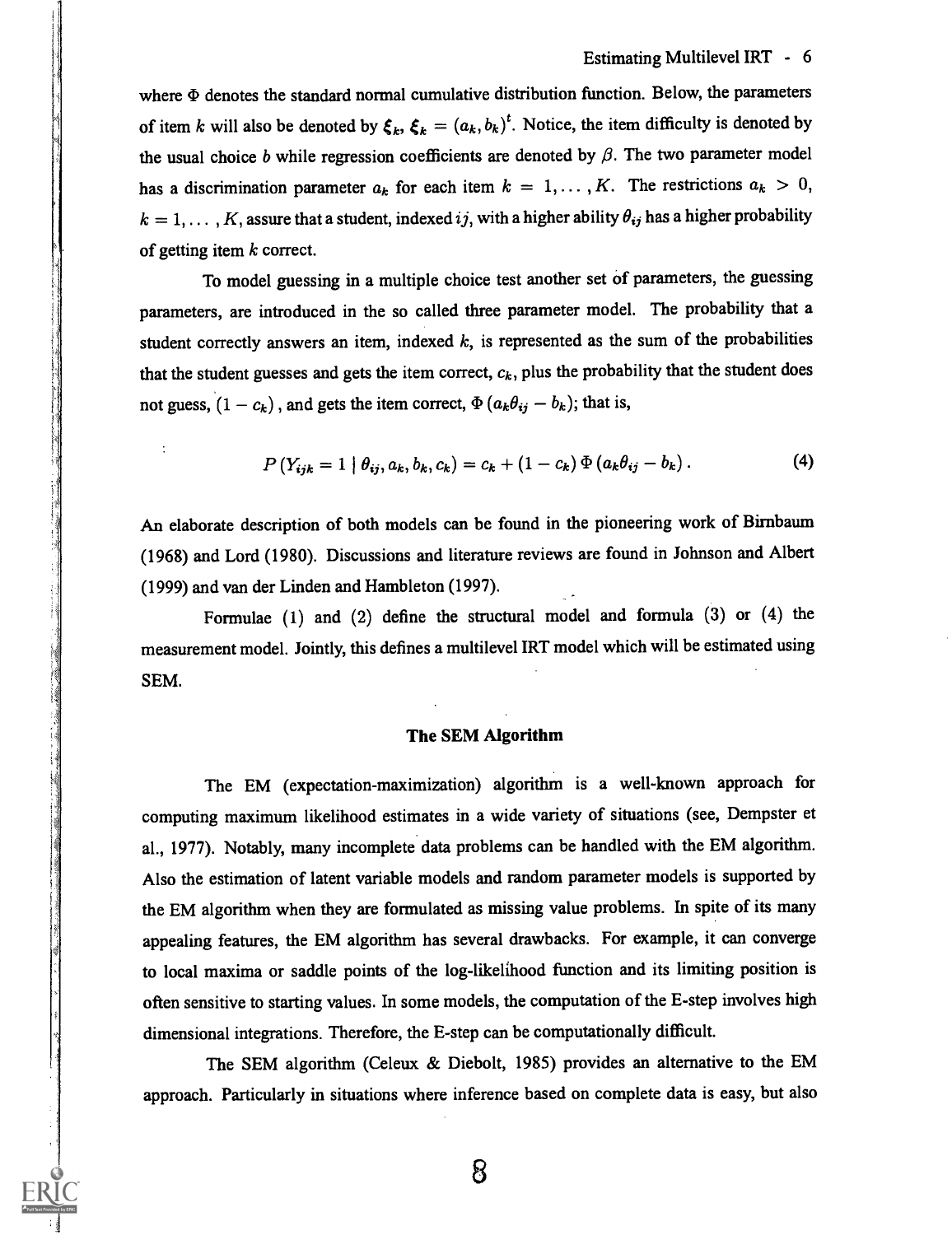in cases where the EM approach is intractable or where the E-step involves high dimensional integrations.

The basic idea underlying the SEM algorithm is to impute missing data with plausible values and then update parameters on the basis of the complete-data. The SEM algorithm consists of two steps. The S-step generates a complete-data sample by drawing missing data, given the observed data and a current estimate of the parameters. In the M-step, the maximum likelihood estimate of the parameters is computed based on the complete-data. The entire procedure is iterated a sufficient number of times.

Under specific conditions, the array of estimates corresponding to each draw of pseudo-complete data forms a Markov chain that converges to a stationary distribution (Ip, 1994). The mean of this stationary distribution is close to the maximum likelihood estimate and its variance reflects the information loss due to missing data (Diebolt & Ip, 1996).

Let Y be the observed random sample. The values of the Level 1 and Level 2 explanatory variables are known. They are denoted as X and W, respectively. The model has parameters  $\theta$ ,  $\xi$ , Level 1 regression coefficients  $\beta$ , Level 2 regression coefficients  $\gamma$  and variance components  $\sigma^2$  and T. The observed or incomplete-data likelihood of the parameters of interest is given by

$$
l\left(\xi,\sigma^2,\boldsymbol{\gamma},\mathbf{T};\mathbf{Y}\right)=\prod_j\int\left[\prod_{i\mid j}\int p\left(\mathbf{y}_{ij}\mid\theta_{ij},\xi\right)g\left(\theta_{ij}\mid\boldsymbol{\beta}_j,\sigma^2\right)d\theta_{ij}\right]h\left(\boldsymbol{\beta}_j\mid\boldsymbol{\gamma},\mathbf{T}\right)d\boldsymbol{\beta}_j,
$$
\n(5)

where  $p(\mathbf{y}_{ij} | \theta_{ij}, \xi)$  is the IRT model specifying the probability of the observing response pattern  $y_{ij}$  as a function of the ability parameter  $\theta_{ij}$  and the item parameters  $\xi$ . Further,  $g(\theta_{ij} | \beta_j, \sigma^2)$  is the density of  $\theta_{ij}$  and  $h(\beta_j | \gamma, T)$  is the density of  $\beta_j$ . The marginal likelihood entails a multiple integral over  $\theta_{ij}$  and  $\beta_j$ . Computation of two-dimensional integrals suffices. An EM algorithm is easily implemented in case all discrimination parameters are equal, that is, in case the measurement error model is the Rasch model (Raudenbush & Sampson, 1999). The probability model is then a member of the regular exponential family of distributions. A lesser restrictive IRT model, where the discrimination parameters may differ per item, is wider applicable but estimating the parameters becomes more difficult. This problem of integration and maximization relates to the estimation of a random-effects model for ordinal data and to the full information factor analysis model (Anderson, 1985; Gibbons & Bock, 1987; Gibbons & Hedeker, 1992; Hedeker & Gibbons, 1994). In the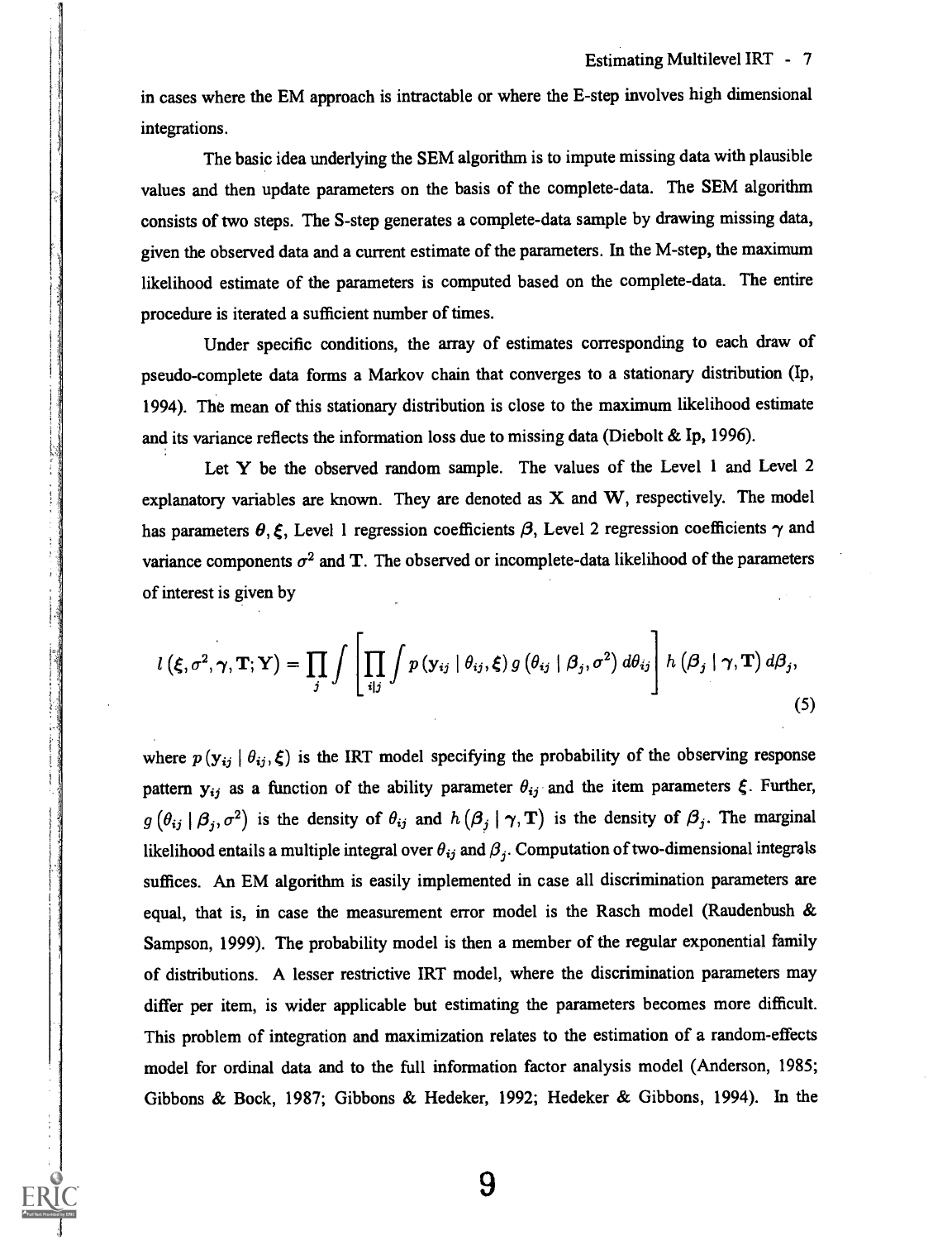case of a bi-factor model, Hedeker and Gibbons (1994) utilized Gauss-Hermite quadrature to numerically integrate over the distribution of random effects. Fisher's method was used to provide the solution to the likelihood equation. The numerical integration is feasible in these two-dimensional problems. However, if the number of dimensions is increased, using Gauss-Hermite quadrature is no longer feasible.

An alternative approach is the stochastic EM algorithm which can handle these problems and also further development of the multilevel model to three or more levels and more complex IRT models. The likelihood should be defined as a function of the complete-data such that a simpler likelihood maximization can be performed. This approach follows the procedure of Albert (1992) and Johnson and Albert (1999). Assume that there exists a continuous latent variable that underlies each binary response. The latent variables  $\theta_{ij}$  are related to the observed responses,  $Y_{ijk}$ , of a person, indexed ij, on a item, indexed k. This observation  $Y_{ijk}$  can be interpreted as an indicator that a continuous variable with normal density is above or below zero. This variable is denoted as  $Z_{ijk}$ . It follows that

$$
Z_{ijk} = a_k \theta_{ij} - b_k + \varepsilon_{ijk}, \qquad (6)
$$

with  $\varepsilon_{ijk} \sim N(0, 1)$  and  $Y_{ijk} = I(Z_{ijk} > 0)$ . Here,  $I(.)$  is an indicator variable taking the value one if its argument is true and zero otherwise. The latent variable structure yields a model that is equivalent to the normal ogive model. The complete-data likelihood is given by

$$
l^{c}\left(\boldsymbol{\xi},\sigma^{2},\boldsymbol{\gamma},\mathbf{T};\mathbf{Z},\boldsymbol{\theta},\boldsymbol{\beta}\right)=\prod_{j}\left[\prod_{i|j}p\left(\mathbf{z}_{ij}\mid\theta_{ij},\boldsymbol{\xi}\right)g\left(\theta_{ij}\mid\boldsymbol{\beta}_{j},\sigma^{2}\right)\right]h\left(\boldsymbol{\beta}_{j}\mid\boldsymbol{\gamma},\mathbf{T}\right),\quad(7)
$$

where  $p(\mathbf{z}_{ij} | \theta_{ij}, \xi)$  is normally distributed according to formula (6). It will be shown below, that maximization of (7) becomes easy, due to the fact that the complete-data likelihood consists of a product of normal densities. In the exponential family case the stochastic EM estimates converge to the maximum likelihood estimates by  $O(1/n)$  (Diebolt & Ip, 1995). It must be pointed out that the SEM algorithm provides only convergence in distribution and does not entail a pointwise estimator, as in the case of the EM algorithm. A pointwise estimator can be obtained by avaraging a sufficient number of successive iterations during the estimation procedure. The values generated by stochastic EM at the M-step, corresponding to each draw of the complete-data, form a Markov chain with a stationary distribution which is approximately centred at the maximum likelihood estimates. The sequence of points represents a set of good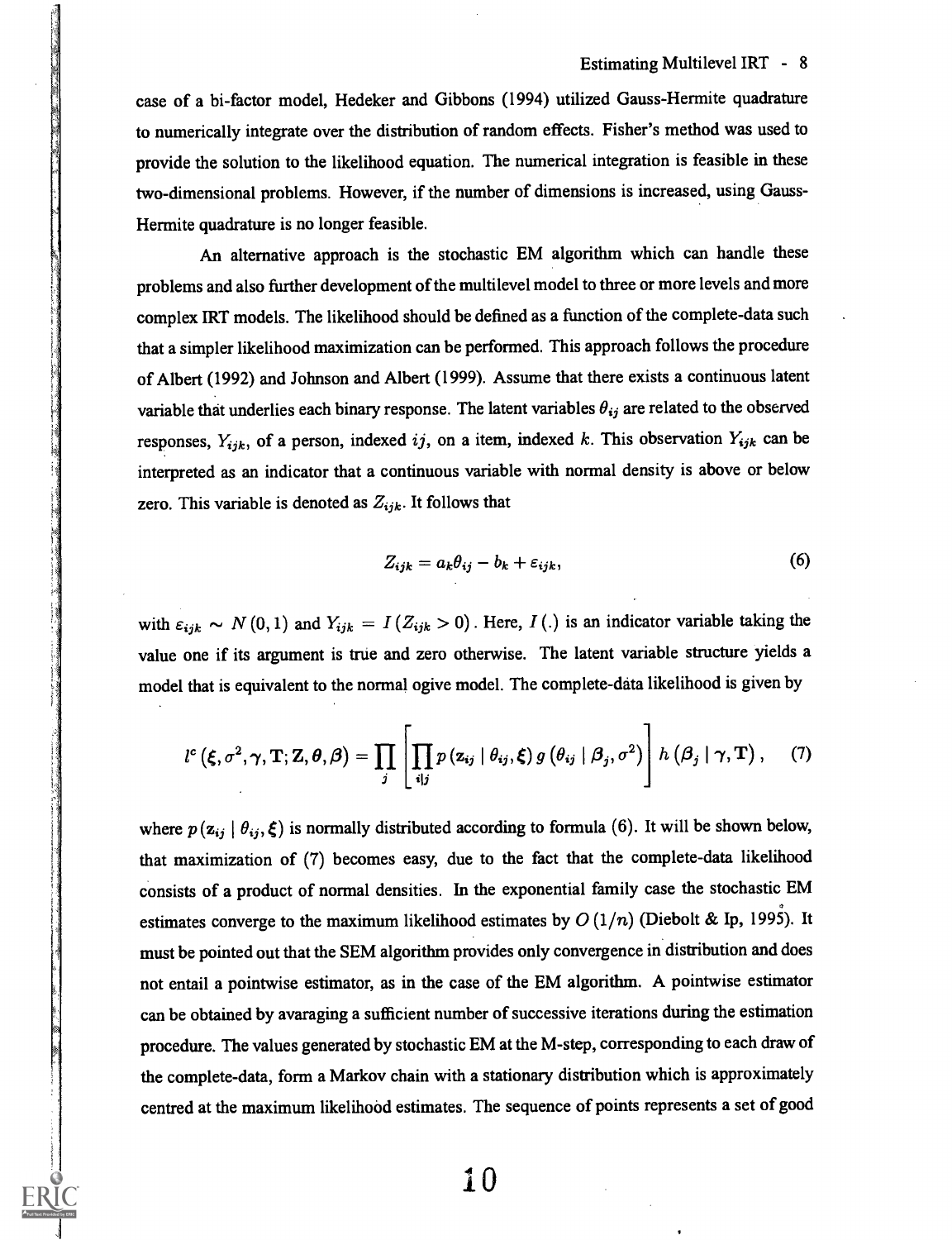guesses, called the plausible region, with respect to values of the missing data. Usually, the mean of this stationary distribution is considered as an estimate for the parameters, but the point in the plausible region with the largest observed log-likelihood could also be considered as an estimate for the parameters. Computation of this estimate requires the extra effort of evaluating the observed log-likelihood in every iteration (Diebolt & Ip, 1995).

#### Implementation of the SEM Algorithm

The multilevel IRT model can be set up as a missing data problem by defining  $\theta$  and  $\beta$ as unobserved variables. The main interest is estimating the item parameters,  $\xi$ , the regression coefficients on Level 2,  $\gamma$ , and the variance on Level 1 and Level 2,  $\sigma^2$  and T, respectively. The SEM procedure, for current values of the parameters  $\xi$ ,  $\gamma$ ,  $\sigma^2$  and T, completes the observed data by drawing pseudo-complete data, and then computes the maximum likelihood estimates of the parameters based on the completed data. The first step in implementing SEM is creating pseudo-complete data. Hence, samples from the joint distribution of  $\theta$ ,  $\beta$  | Y,  $\sigma^2$ ,  $\gamma$ , T are required. Directly drawing a sample from this joint conditional distribution is difficult. It turns out to be easier to use the Gibbs sampler (e.g., see, Gelfand & Smith, 1990; Geman & Geman, 1984) to simulate independent draws from the joint conditional distribution of  $\theta$  and  $\beta$ . Therefore, a continuous latent variable structure is introduced that underlies each binary response. A sample from  $\mathbf{Z}, \theta, \beta \mid \mathbf{Y}, \xi, \sigma^2, \gamma, \mathbf{T}$  is obtained by drawing from the distributions  $p(z | y, \theta, \xi), p(\theta | z, \xi, \beta, \sigma^2)$  and  $p(\theta | \theta, \sigma^2, \gamma, T)$ . The proposed Gibbs sampler consists of three steps.

First, consider the distribution of  $p(z | y, \theta, \xi)$ . This conditional distribution of the latent variables Z given  $\theta, \xi, Y$  follow from formula (6). For the three parameter normal ogive model, formula (4), consider random variables  $V_{ijk}$  such that  $V_{ijk} = 1$  if a student, indexed ij, knows the correct answer to item k and  $V_{ijk} = 0$  if the student does not know the correct answer to item k. The variables  $Z_{ijk}$ , formula (6), are related to the variables  $V_{ijk}$ . That is, several cases arise depending on the value of  $Y_{ijk}$ . Suppose that  $Y_{ijk} = 0$ , then  $V_{ijk} = 0$  and  $Z_{ijk} < 0$ . Next, if  $Y_{ijk} = 1$  and  $V_{ijk} = 0$ , then  $Z_{ijk} > 0$ . Otherwise if  $Y_{ijk} = 1$  and  $Z_{ijk} < 0$ , then  $V_{ijk} = 1$ . The Gibbs sampling procedure can be extended to obtain a sample from the distribution of the underlying dichotomous latent variables  $Z_{ijk}$  and  $V_{ijk}$  (Beguin, 2000; Johnson & Albert, 1999).

Second, the ability parameter  $\theta$ , given pseudo-complete data Z, and estimates of  $(\xi, \beta, \sigma^2)$  are independent and distributed as a mixture of normal distributions. From (1) and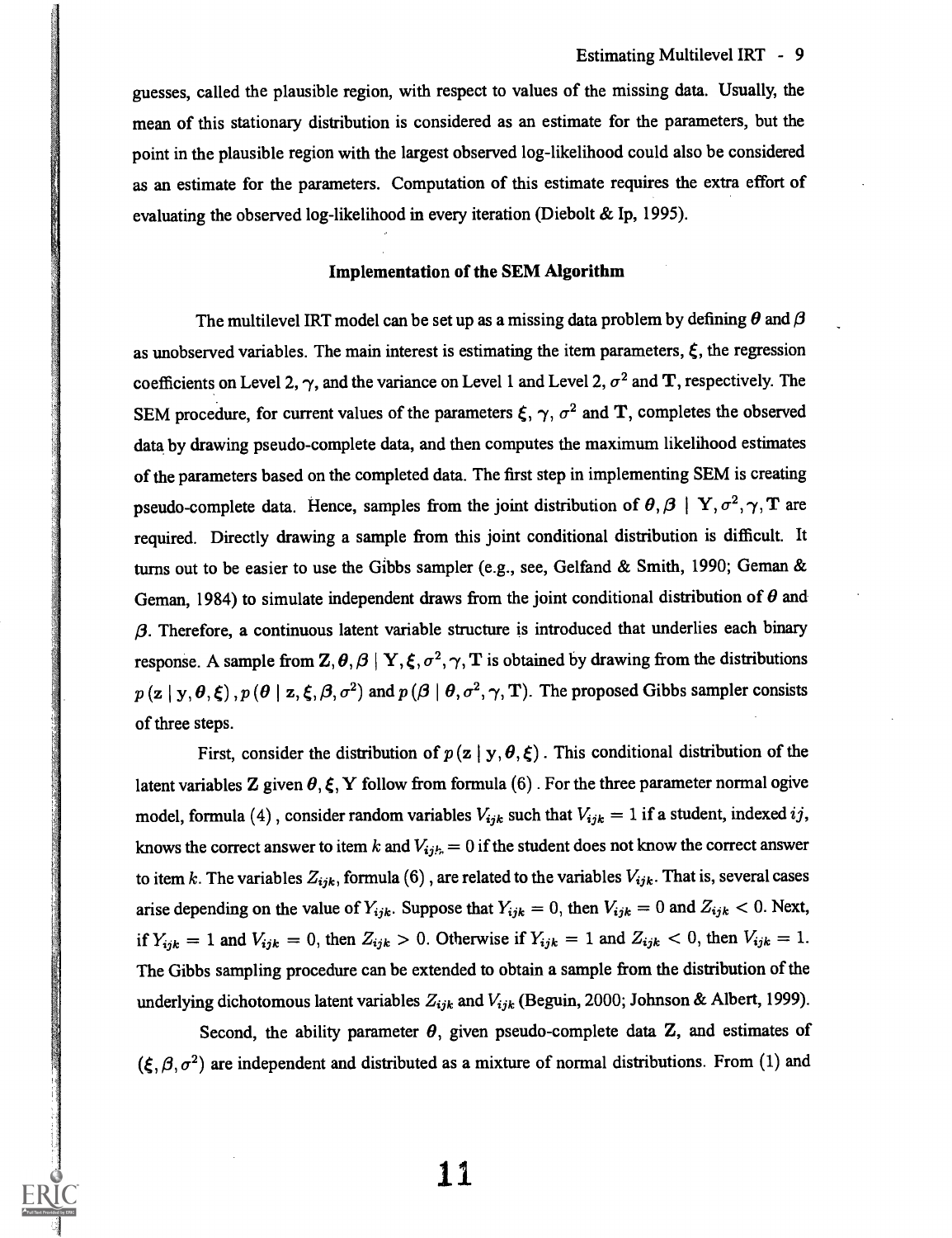(6) it follows that,

$$
p(\theta_{ij} | \mathbf{z}_{ij}, \boldsymbol{\xi}, \boldsymbol{\beta}_j, \sigma^2) \propto p(\mathbf{z}_{ij} | \theta_{ij}, \boldsymbol{\xi}) p(\theta_{ij} | \boldsymbol{\beta}_j, \sigma^2) \propto \exp \left[\frac{-1}{2v} (\theta_{ij} - \widehat{\theta}_{ij})^2\right] \exp \left[\frac{-1}{2\sigma^2} (\theta_{ij} - \mathbf{X}_{ij} \boldsymbol{\beta}_j)^2\right]
$$
(8)

with

$$
\widehat{\theta}_{ij} = \frac{\sum_{k=1}^{K} a_k (z_{ijk} + b_k)}{\sum_{k=1}^{K} a_k^2},
$$

and  $v = \left(\sum_{k=1}^K a_k^2\right)^{-1}$ . It follows directly from standard Bayesian results for normally distributed variables and a normal prior (e.g., see, Box & Tiao, 1973; Lindley & Smith, 1972) that

$$
\theta_{ij} \mid \mathbf{Z}_{ij}, \xi, \beta_j, \sigma^2 \sim N\left(\frac{\widehat{\theta}_{ij}/v + \mathbf{X}_{ij}\beta_j/\sigma^2}{1/v + 1/\sigma^2}, \frac{1}{1/v + 1/\sigma^2}\right). \tag{9}
$$

Notice that the posterior mean is a composite estimator; as the sampling variance v of  $\hat{\theta}_{ij}$ increases, the relative weight placed on the prior mean,  $X_{ij}\beta_j$ , increases.

Third, the fully conditional distribution of  $\beta_j$  entails a normal prior induced by the Level 2 model and normally distributed observations  $\theta_{ij}$ , that is,

$$
p(\beta_j | \theta_j, \sigma^2, \gamma, \mathbf{T}) \propto p(\theta_j | \beta_j, \sigma^2) p(\beta_j | \gamma, \mathbf{T})
$$
  
 
$$
\propto \exp\left(\frac{-1}{2\sigma^2} (\beta - \widehat{\beta}_j)^t \mathbf{X}_j^t \mathbf{X}_j (\beta - \widehat{\beta}_j) \right) \times
$$
  
 
$$
\exp\left(\frac{-1}{2} (\beta_j - \mathbf{W}_j \gamma)^t \mathbf{T}^{-1} (\beta_j - \mathbf{W}_j \gamma) \right)
$$

with  $\widehat{\boldsymbol{\beta}}_j = (\mathbf{X}_j^t \mathbf{X}_j)^{-1} \mathbf{X}_j^t \boldsymbol{\theta}_j$ . Thus

$$
\beta_j \mid \theta_j, \sigma^2, \gamma, \mathbf{T} \sim N(\mathbf{Dd}, \mathbf{D}), \tag{10}
$$

where  $\Sigma_j = \sigma^2 (\mathbf{X}_j^t \mathbf{X}_j)^{-1}$ ,  $\mathbf{d} = \Sigma_j^{-1} \widehat{\boldsymbol{\beta}}_j + \mathbf{T}^{-1} \mathbf{W}_j \gamma$  and  $\mathbf{D} = (\Sigma_j^{-1} + \mathbf{T}^{-1})^{-1}$ . If  $\mathbf{X}_j$ ,  $j = 1, \ldots, J$ , does not have a full column rank,  $X_j^t X_j$  has no inverse and there is no unique solution to the normal equations. Besides, if  $X_i^t X_j$  is in the form of a correlation matrix and it is not nearly a unit matrix, the least squares estimates are sensitive to errors. Estimators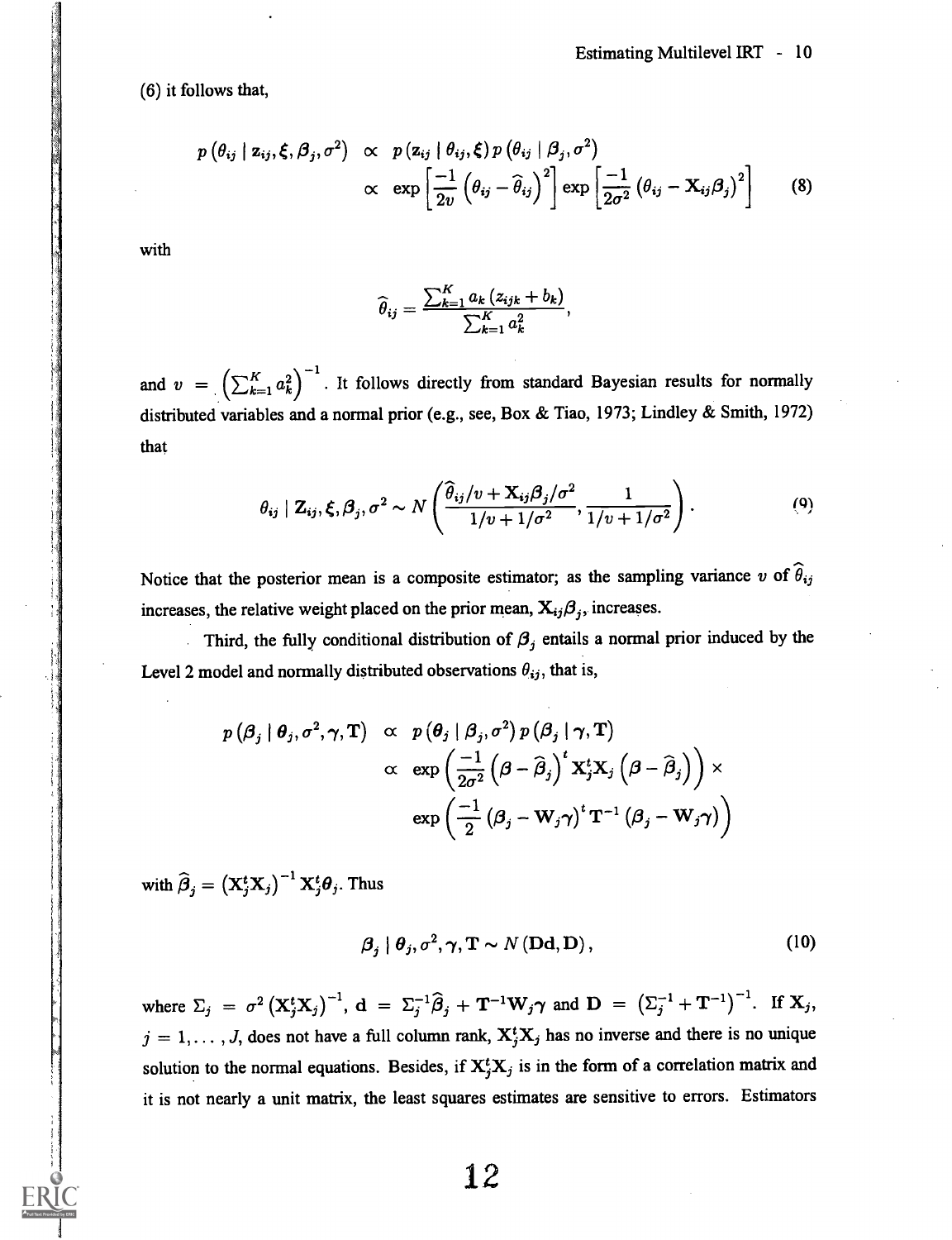$\frac{1}{\sqrt{2}}$ 

depending on a generalized inverse of  $X_j^t X_j$  are not unique because they depend entirely on what generalized inverse is used to define the estimator (Searle, 1971). Estimation of  $\beta_j$  based on the matrix  $(X_j^t X_j + kI_{Q+1})$ ,  $k \geq 0$  has been found to be a procedure that can help to circumvent the difficulties associated with the usual least squares estimates (Hoer! & Kennard, 1970).

At each step, the fully conditional distributions of Z and  $\theta$  are considered at the level of persons, samples are drawn for  $i = 1, \ldots, n_j$ ,  $j = 1, \ldots, J$ . The regression coefficients on Level 1 are sampled for each group j. Eventually, a random sample  $(Z, \theta, \beta)$  is obtained after sufficient draws from the sequentially updated fully conditional distributions.

In case of normal components, a more efficient alternative of updating is a block Gibbs update (Gelman et al., 1995; Hobert & Geyer, 1998; Roberts & Sahu, 1997). In that case, all of the normal components are updated simultaneously. To use this block Gibbs sampler, the density of  $\theta$ ,  $\beta$  | Z,  $\xi$ ,  $\sigma^2$ ,  $\gamma$ , T is needed. Treat the regression on the regression parameters,  $\beta$ , on Level 1 as  $J(Q + 1)$  prior 'data points'. The joint fully conditional distribution of  $\theta_j$ ,  $\beta_j$ can be deduced from the weighted linear regression of 'observations'  $Z_j^*$  on  $(\theta_j, \beta_j)$ , using 'explanatory variables'  $X_j^*$  and 'variance matrix'  $\Sigma_j^*$ , where

$$
Z_j^* = \begin{bmatrix} Z_j + b \\ 0 \\ W_j \gamma \end{bmatrix}, X_j^* = \begin{bmatrix} a \otimes I_{n_j} & 0 \\ I_{n_j} & -X_j \\ 0 & I_{Q+1} \end{bmatrix}, \Sigma_j^{*-1} = \begin{bmatrix} I_{n_j K} & 0 & 0 \\ 0 & \sigma^{-2} I_{n_j} & 0 \\ 0 & 0 & T^{-1} \end{bmatrix}.
$$

It follows that,

$$
\left(\boldsymbol{\theta}_j, \boldsymbol{\beta}_j\right)^t | \mathbf{Z}_j, \boldsymbol{\xi}, \boldsymbol{\gamma}, \mathbf{T} \sim N\left(\left(\widehat{\boldsymbol{\theta}}_j, \widehat{\boldsymbol{\beta}}_j\right)^t, \left(\mathbf{X}_j^{*^t} \boldsymbol{\Sigma}_j^{*^{-1}} \mathbf{X}_j^*\right)^{-1}\right), \tag{11}
$$

with

$$
\left(\widehat{\boldsymbol{\theta}}_j,\widehat{\boldsymbol{\beta}}_j\right)^t=\left(\mathbf{X}_j^{*^t}\Sigma_j^{*^{-1}}\mathbf{X}_j^*\right)^{-1}\mathbf{X}_j^{*^t}\Sigma_j^{*^{-1}}\mathbf{Z}_j^*.
$$

The proposed Gibbs sampler samples successively from (6) and (11) until a sample  $(Z, \theta, \beta)$  has been obtained from the simultaneous distribution of  $(Z, \theta, \beta)$  given the other parameters and the observed data. That is, until convergence of the Gibbs sampler has occurred. This completes the stochastic S-step of the SEM algorithm. The attained pseudo-complete data  $(Z, \theta, \beta)$  is then used to estimate  $(\xi, \sigma^2, \gamma, T)$ . Therefore, the M-step entails computing the estimates of  $(\xi, \sigma^2, \gamma, T)$ .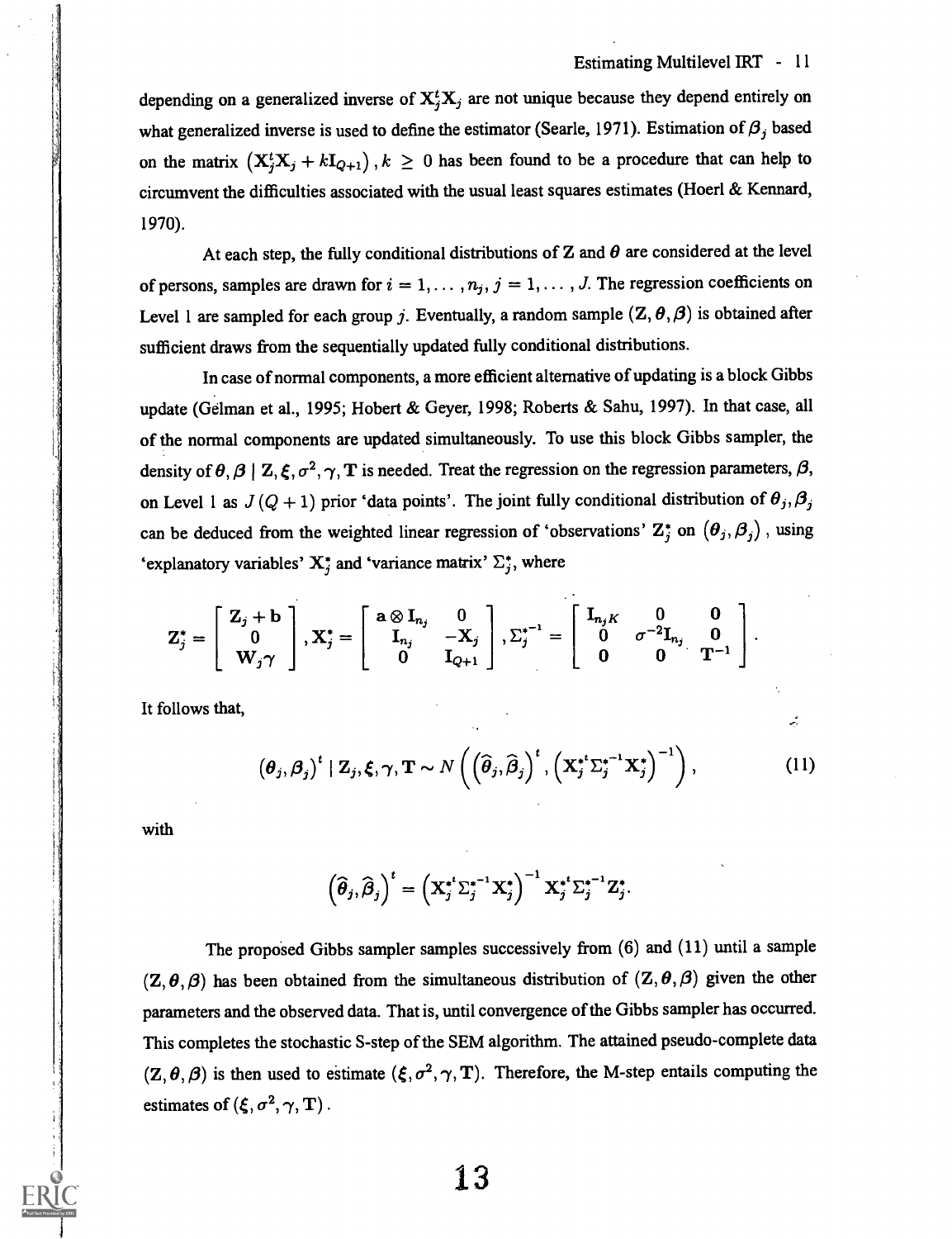Because, according to (6), the item-parameters depend only on the latent data Z and the ability parameters,  $\theta$ , it follows that

$$
\mathbf{Z}_k = \begin{bmatrix} \theta & -1 \end{bmatrix} \boldsymbol{\xi}_k + \boldsymbol{\varepsilon}_k,
$$

where  $\mathbf{Z}_k = (Z_{11k}, \dots, Z_{n_11k}, \dots, Z_{n_JJk})^t$  and  $\epsilon_k = (\epsilon_{11k}, \dots, \epsilon_{n_JJk})^t$  is a random sample from  $N(0, 1)$ . Therefore,

$$
\widetilde{\xi}_k = \left(\mathbf{H}^t \mathbf{H}\right)^{-1} \mathbf{H}^t \mathbf{Z}_k, \tag{12}
$$

with  $H = \begin{bmatrix} \theta & -1 \end{bmatrix}$ . The  $\tilde{\xi}$  stands for an estimate of the item parameters based on the pseudocomplete data  $(\mathbb{Z}, \theta, \beta)$ . The estimate exclusively based on the observed data will be marked with a hat. The same notation will be used for the other parameters.

The estimator of the variance on Level 1,  $\sigma^2$ , follows directly from the regression of  $\theta$ on X, with  $\beta$  as regression coefficients. Thus,

$$
\widetilde{\sigma}^2 = \frac{1}{N} \sum_{j=1}^J \sum_{i=1}^{n_j} \left( \theta_{ij} - \mathbf{X}_{ij} \boldsymbol{\beta}_j \right)^2, \qquad (13)
$$

which is the maximum likelihood estimator of  $\sigma^2$  given  $\theta$  and  $\beta$ .

The Level 2 model for school  $j$  can be written as

$$
\beta_j = \mathbf{W}_j \boldsymbol{\gamma} + \mathbf{u}_j,\tag{14}
$$

with  $E(\mathbf{u}_j) = 0$ ,  $E(\mathbf{u}_j \mathbf{u}_j) = \mathbf{T}$ . Because (14) is a normal linear model given regression coefficients  $\beta_j$  it follows that the generalized least squares estimator of  $\gamma$  is

$$
\widetilde{\gamma} = \left(\sum_{j=1}^{J} \mathbf{W}_{j}^{t} \widetilde{\mathbf{T}}^{-1} \mathbf{W}_{j}\right)^{-1} \sum_{j=1}^{J} \mathbf{W}_{j}^{t} \widetilde{\mathbf{T}}^{-1} \beta_{j}.
$$
 (15)

Likewise it follows that the estimator of  $T$  is

$$
\widetilde{\mathbf{T}} = \frac{1}{J} \sum_{j=1}^{J} \left( \boldsymbol{\beta}_j - \mathbf{W}_j \widetilde{\boldsymbol{\gamma}} \right) \left( \boldsymbol{\beta}_j - \mathbf{W}_j \widetilde{\boldsymbol{\gamma}} \right)^t.
$$
 (16)

Notice that an Iterative Generalized Least Squares algorithm (Goldstein, 1995) is needed to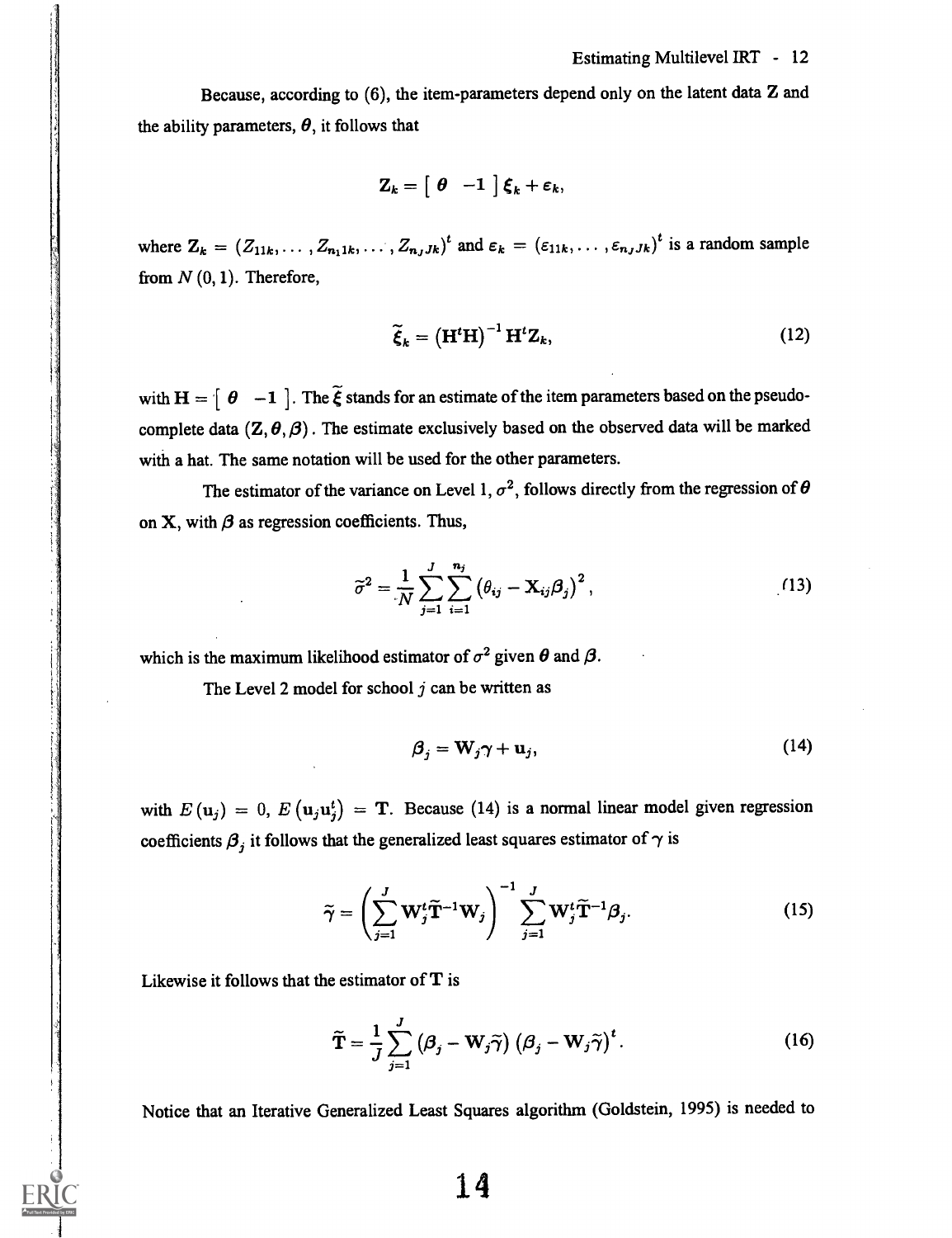compute both estimates in formula (15) and (16) .

In conclusion, the algorithm to estimate all parameters involves iterating two steps. At the S-step, the missing data are sampled, given the observed data and a current estimate of the parameters. Here the S-step is made up of formula (6) and (11). With use of the Gibbs sampler a pseudo-complete sample is drawn. At the M-step, the missing data are imputed to estimate all parameters, see formula  $(12)$ ,  $(13)$ ,  $(15)$  and  $(16)$ .

Eventually, plausible values or estimates from the M-step, based on the augmented data from the S-step, are used in the estimation of the parameters of interest. Therefore, define the parameters of interest  $\lambda = (\xi, \sigma^2, \gamma, T)$ . The array of points generated by SEM are a Markov chain, denoted by  $\left\{ \widetilde{\boldsymbol{\xi}}^{(m)}, \widetilde{\sigma}^{2(m)}, \widetilde{\boldsymbol{\gamma}}^{(m)}, \widetilde{\mathbf{T}}^{(m)}, m \in \mathbb{N} \right\}$  =  $\left\{ \widetilde{\boldsymbol{\lambda}}^{(m)}, m \in \mathbb{N} \right\}$ , where m denotes the iteration number. Under very mild conditions, which are easily verified for the present model, the Markov chain  $\{\tilde{\lambda}^{(m)}\}$  is approximately stationary. That is, the stationary distribution of  $\{\tilde{\lambda}^{(m)}\}$  does not change as m takes on different values. As noted above, usually, the mean of the stationary distribution is considered as an estimate of  $\lambda$ . That is, after a burn-in period of  $M_0$  iterations,

$$
\widehat{\boldsymbol{\lambda}} = \left(\widehat{\boldsymbol{\xi}}, \widehat{\sigma}^2, \widehat{\boldsymbol{\gamma}}, \widehat{\mathbf{T}}\right) = \frac{1}{M - M_0} \sum_{m=M_0+1}^{M} \left(\widetilde{\boldsymbol{\xi}}^{(m)}, \widetilde{\sigma}^{2(m)}, \widetilde{\boldsymbol{\gamma}}^{(m)}, \widetilde{\mathbf{T}}^{(m)}\right). \tag{17}
$$

Each step of the SEM algorithm incorporates a stochastic step, which prevents the sequence from being immobilized near a saddle point. Therefore, SEM does not terminate in any stationary point.

As noted above, another estimator for the parameters can be derived from the values in the plausible region generated at each M-step. This estimator computed from the stochastic EM iterates is the point with the largest observed log-likelihood, formula(5), this is,

$$
\lambda^* = \arg \max_{1 \le m \le M} l(\lambda \mid \mathbf{y}). \tag{18}
$$

Obtaining this point requires the calculation of the incomplete log-likelihood in every iteration of the stochastic EM algorithm. Gauss-Hermite quadrature can be used to carry out the integration over the parameters  $(\theta, \beta)$ . It is also possible to compute the incomplete likelihood via the expected complete likelihood, that is,

$$
l(\lambda \mid \mathbf{y}) = E\left[l^{c}(\lambda \mid \mathbf{y}, \mathbf{Z}^{*})\right] = \int_{\mathcal{Z}} l^{c}(\lambda \mid \mathbf{y}, \mathbf{z}^{*}) k(\mathbf{z}^{*} \mid \mathbf{y}, \lambda) d\mathbf{z}^{*},
$$
 (19)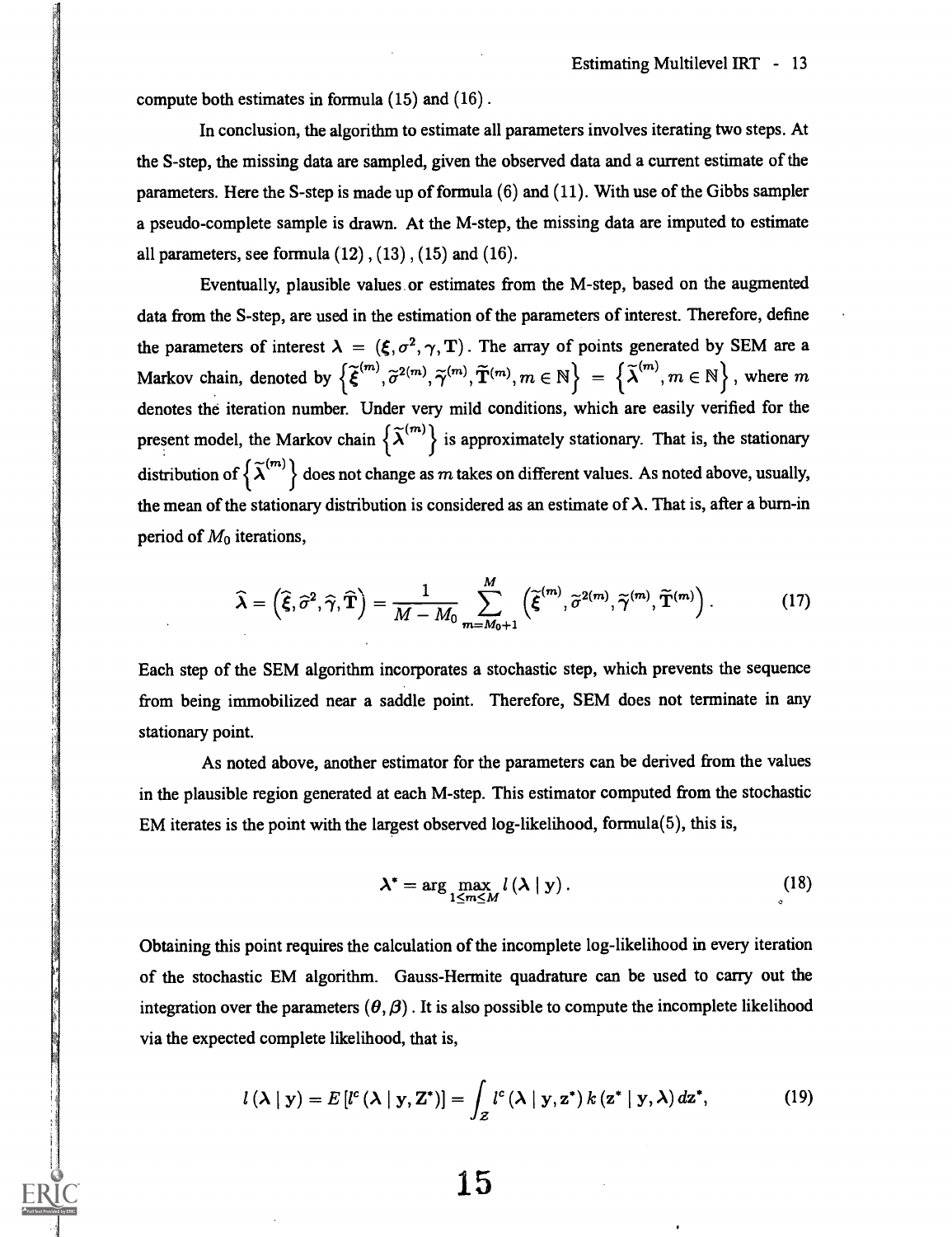where Z<sup>\*</sup> represent the augmented data  $(Z, \theta, \beta)$  and  $k$  ( $z^*$  |  $y, \lambda$ ) is the density of the missing data conditional on the observed data. In this case, computing  $\lambda^*$  via (19) involves a higher dimensional integration and is consequently computational more demanding. A rough method as Monte Carlo integration of (19) is rather difficult because it needs independent samples of the augmented data Z\* at every iteration. The point in the plausible region which maximizes the observed likelihood is an approximation of the actual maximum likelihood estimator related to the observed likelihood, formula (5) . For a sufficient number of stochastic EM iterations, that is, for a sufficient number of points in the plausible region  $\lambda^*$  gets close to the maximum likelihood estimator. These points can also be used to check whether the stochastic EM estimator,  $\hat{\lambda}$ , approximates the maximum likelihood estimator of formula (5).

The variances of the estimators are estimated by the inverse of the observed information matrix evaluated at  $\lambda = \hat{\lambda}$ , formula (17), or at the point with the largest observed likelihood  $\lambda = \lambda^*$ , formula (18). The observed information matrix is easily computed using Louis identity which relates the observed-data likelihood and the complete-data likelihood (Louis, 1982), that is

$$
-\frac{d^2l\left(\lambda; \mathbf{y}\right)}{d\lambda d\lambda^t}=E_\lambda\left[-\frac{d^2l^c\left(\lambda; \mathbf{z}^*\right)}{d\lambda d\lambda^t}\mid \mathbf{y}\right]-\text{cov}_\lambda\left[-\frac{dl^c\left(\lambda; \mathbf{z}^*\right)}{d\lambda}\mid \mathbf{y}\right],\tag{20}
$$

where the expectation is taken with respect to  $k(\mathbf{z}^* | \mathbf{y}, \lambda)$ . The right-hand side of (20) is computed with augmented data samples generated independently from  $k$  ( $z^*$  |  $y$ ,  $\lambda$ ) where  $\lambda$  is fixed at  $\widehat{\lambda}$  or  $\lambda^*$ .

#### Estimating Parameters with SEM in Comparison with the Gibbs Sampling Approach

It seems worthwhile to compare this implementation of SEM with a fully conditional decomposition of the Gelfand and Smith's (1990) Gibbs sampling, described in Fox and Glas (2000). Define the augmented data  $\mathbf{Z}^* = (\mathbf{Z}, \theta, \beta)$  and the parameters of interest as  $\lambda$ . This Gibbs sampler generates samples from the following posterior distribution,

$$
p(\lambda \mid \mathbf{y}) = \int \int p(\lambda \mid \mathbf{z}^*, \mathbf{y}) p(\mathbf{z}^* \mid \lambda', \mathbf{y}) d\mathbf{z}^* p(\lambda' \mid \mathbf{y}) d\lambda'.
$$
 (21)

In fact, the described Gibbs sampler generates samples from the marginal posterior distributions of parameters  $\xi, \sigma^2, \gamma$  and T, including priors for the parameters. There are two natural

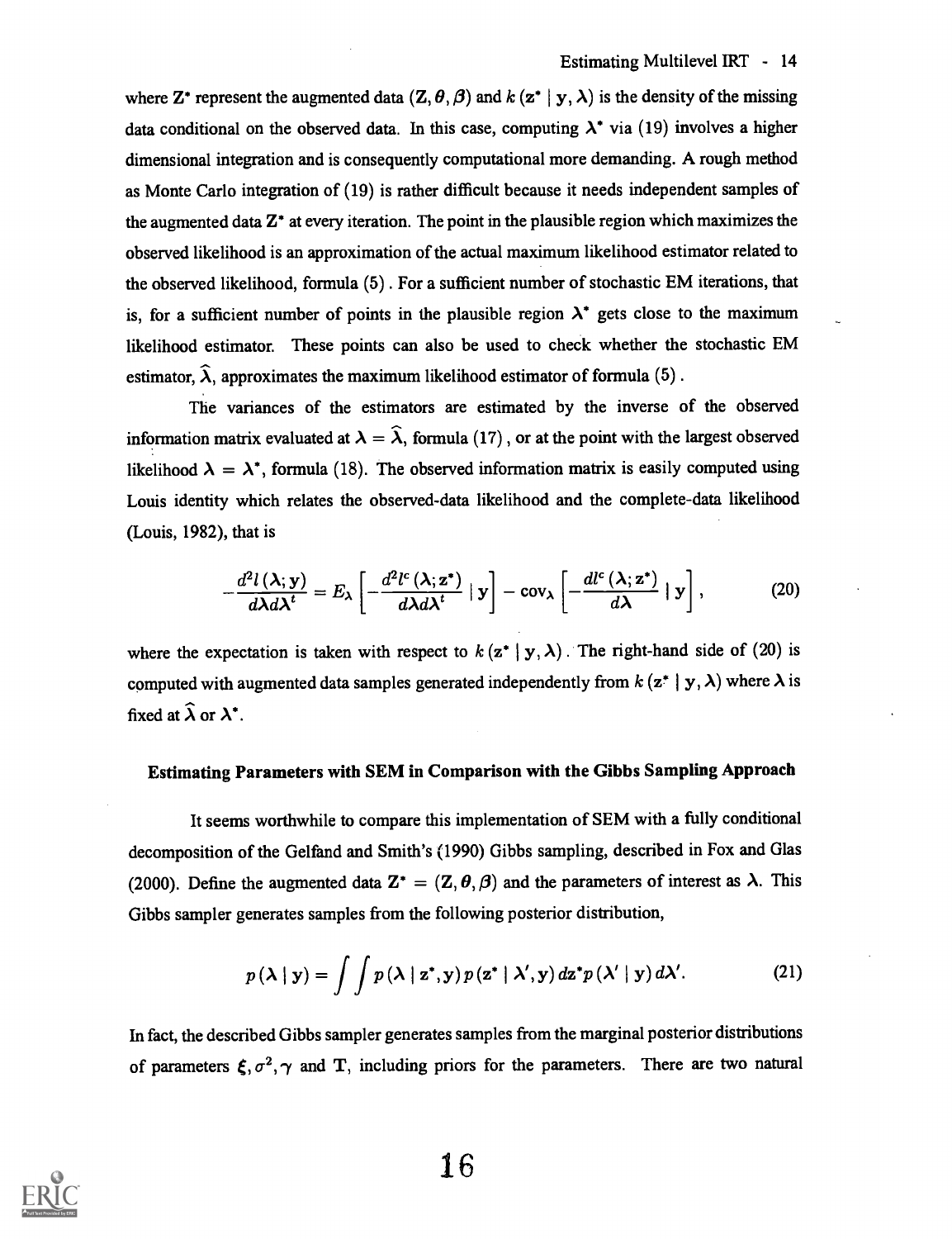#### Estimating Multilevel IRT - 15

estimates for  $\lambda$  following from formula (21) (see, Lehmann & Casella, 1998, pp. 257):

$$
\widehat{\lambda}_e = \frac{1}{M} \sum_{m=1}^{M} \lambda^{(m)} \tag{22}
$$

and

$$
\widehat{\boldsymbol{\lambda}}_m = \frac{1}{M} \sum_{m=1}^{M} E\left(\boldsymbol{\lambda} \mid \mathbf{y}, \mathbf{z}^{*(m)}\right). \tag{23}
$$

Here,  $\hat{\lambda}_e$  is called the empirical estimator (Liu et al., 1994) and  $\hat{\lambda}_m$  is called the mixture estimator. Assuming that the conditional density  $p(\lambda | z^*, y)$  is simple, the latter is often easy to compute. The following difference between these estimates can be noted. The SEM estimate, formula (17) , and the mixture estimate resulting from the Gibbs sampler are the mean of the expectations of the parameters given the pseudo-complete data, whereas the empirical estimate resulting from the Gibbs sampler are the mean of the marginal posterior distributions of the parameters. Liu et al. (1994) showed, under mild conditions, that the mixture estimator is always better because it has a smaller variance than the empirical estimator. That is, the mixture estimator has a smaller variance attributable to the Gibbs sampler in estimating the posterior mean. The posterior variances and credibility intervals are estimated from the sampled values obtained from the Gibbs sampler. Because the posterior density of  $\lambda$  given  $Z^*$  and Y contains a prior for  $\lambda$ , formula (21), it follows that the mixture estimate, formula (23), differs from the SEM estimate, formula (17) . Moreover, the differences between the sampling schemes will cause different estimates.

#### A Dutch Primary School Language Test

To compare the SEM algorithm with the MCMC algorithm, a dataset from a Dutch primary school language test was analyzed. A multilevel IRT model was estimated with the SEM algorithm and the Gibbs sampler. Furthermore, a comparison was made between the multilevel IRT model and an hierarchical model with observed scores only.

This research project entailed investigating whether schools that participate in the central primary school leaving test in the Netherlands on a regular basis perform better than schools that do not participate on a regular basis. The pupils of 97 schools were given a language test for Grade 8 students. In this analysis, 24 items designed by the Netherlands National Institute for Educational Measurement (Cito) were used. These items were taken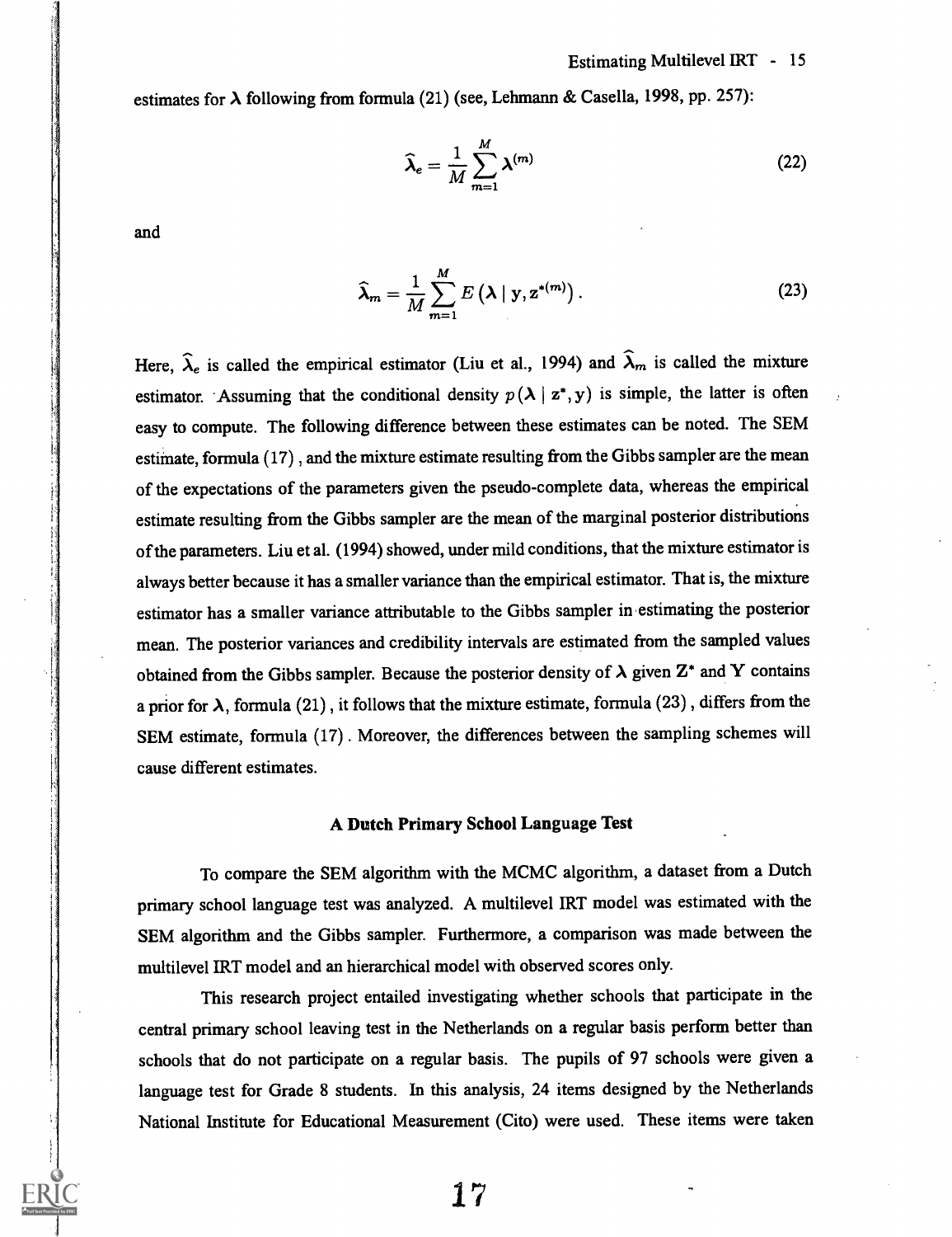from a standardized Cito test used in most Dutch schools at Grade 8, called the primary school leaving test. The total number of pupils for which data were available was 2156. Schools participating in the Cito test (72 schools) on a regular basis are called the Cito schools. The remaining 25 schools will be called the non-Cito schools.

Two students' characteristics were used as a predictor for the students' achievement: socio-economic status (SES) and non-verbal intelligence measured using the ISI test. The SES is based on four indicators: the education and occupation of both parents. Non-verbal intelligence was measured in Grade 7 by using three parts of an intelligence test. The predictors ISI and SES were normally standardized. A predictor labeled End equaled 1 if the school participates in the school leaving test, and equals 0 if this is not the case. A complete description of the data can be found in (Doolaard, 1999, pp. 57).

The structural model used in the analysis is given by,

$$
\theta_{ij} = \beta_{0j} + \beta_1 \text{ISI}_{ij} + \beta_2 \text{SES}_{ij} + e_{ij}
$$
  
\n
$$
\beta_{0j} = \gamma_{00} + \gamma_{01} \text{End}_j + u_{0j}
$$
  
\n
$$
\beta_1 = \gamma_{10}
$$
  
\n
$$
\beta_2 = \gamma_{20},
$$

where  $e_{ij} \backsim N(0, \sigma^2)$  and  $u_{0j} \backsim N(0, \tau^2)$ . The two-parameter normal ogive model was used as the measurement model.

The following procedure was used to obtain initial estimates. Initial values of the item parameters were computed using Bilog-MG (Zimowski et al., 1996). A distinct ability distribution was used for every subgroup  $j$ . Then the MCMC procedure by Albert (1992) for estimating the normal ogive model was run. As the Gibbs sampler had reached convergence the means of the sampled values of  $(Z, \theta, \xi)$  were computed. An EM algorithm was used for estimating  $(\beta, \sigma^2, \gamma, T)$  with the  $\hat{\theta}$  (see, for instance Bryk & Raudenbush, 1992).

The number of iterations necessary to reach convergence of the SEM algorithm cannot be evaluated simply in a general setting. For the Dutch primary leaving test described above, 5,000 iterations were 'enough' in the sense that after a burn-in period of 1,000 iterations a substantial increase in the number of iterations did not perturb the values of ergodic averages. Additionally, at every iteration 25 Gibbs sampling steps were taken to generate a sample of the pseudo-complete data. The differences in the results were negligible when ranging these Gibbs sampling steps between 20 to 75. The fully conditional decomposition of Gibbs sampling as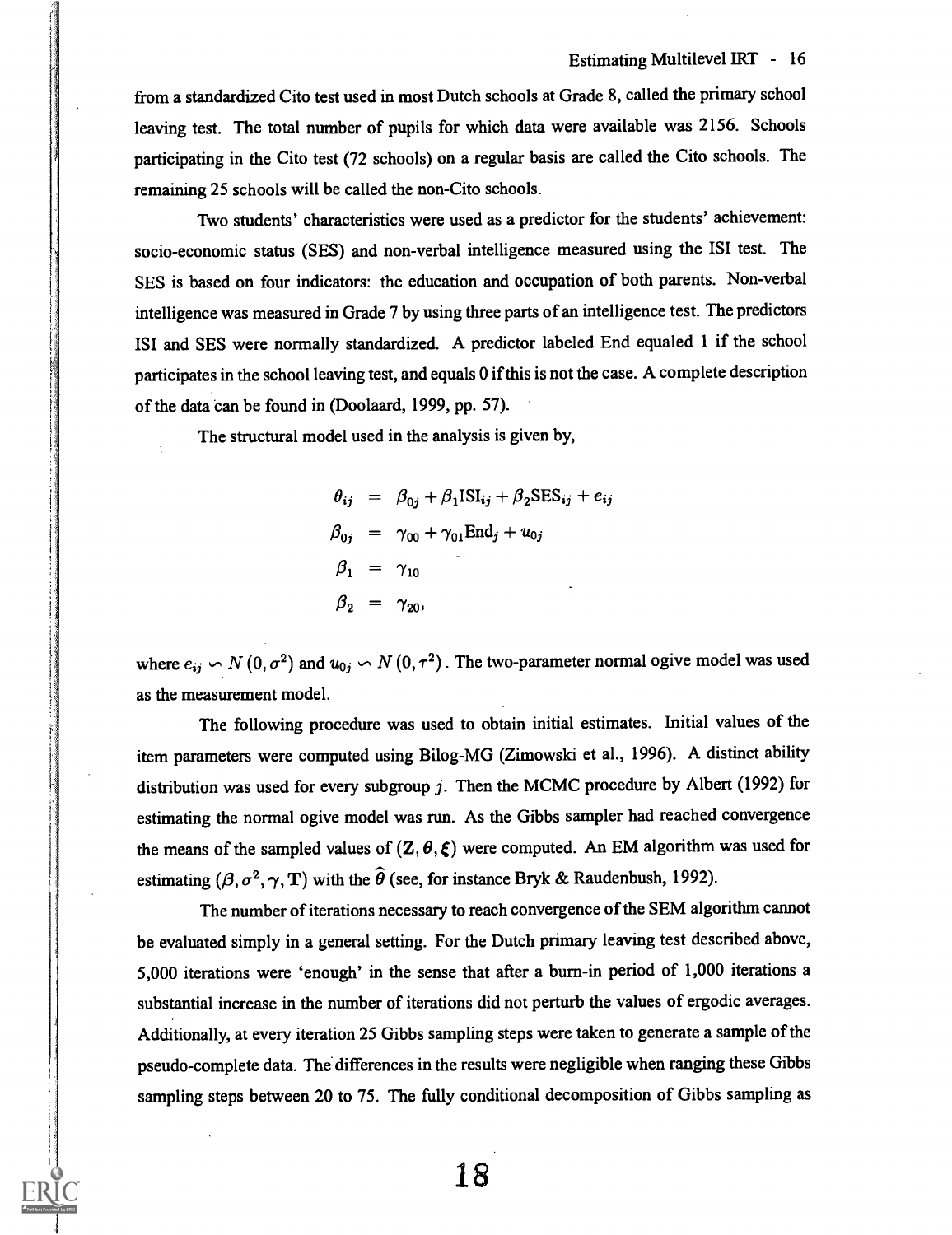in Fox & Glas (2000) was run for 20,000 iterations, with a burn-in period of 5,000 iterations. Non-informative priors were used for the parameters in the Gibbs sampling implementation. A non-informative prior for the difficulty and discrimination parameter, insuring that each item will have a positive discrimination index, and assuming independence between the item difficulty and discrimination parameter leads to the simultaneous noninformative prior  $p(\xi) \propto \prod_{k=1}^{K} I(a_k > 0)$ . A uniform prior was placed on the fixed effects and on the variance components, that is,  $p(\gamma) \propto c$ ,  $p(\sigma^2) \propto 1/\sigma^2$  and  $p(\tau^2) \propto 1/\tau^2$ .

First, the parameter estimates of the measurements model are considered, after that, the parameter estimates of the structural model and further implications of these estimates are considered.

In Table 1 and Table 2, the estimates of the item parameters resulting from the Gibbs sampler with the mixture estimator and the SEM algorithm are given. The SEM algorithm produces two estimators, the mean of the stationary distribution, formula (17) , labeled under the column mean, and the point corresponding to the largest observed likelihood, formula  $(18)$ , labeled under the column max. The multilevel IRT model was identified by fixing two itemparameters, here,  $a_{24} = 1$  and  $b_{24} = 0$ .

The columns labeled SD present the standard deviations of the estimates resulting from the SEM algorithm using Louis identity, formula (20). In this application, 100 samples of  $(Z, \theta, \beta)$  were obtained to compute the observed information matrix. Unlike the SEM estimates, the estimates resulting from the Gibbs sampler are calculated in a Bayesian framework. Therefore, the posterior standard deviations of the parameters are denoted by PSD. Further, the parameter estimates resulting from the Gibbs sampler are the posterior means. It can be seen that the SEM estimates of the item parameters are close to the mixture estimates resulting from the Gibbs sampler. Confidence intervals are used to compare the uncertainty about the parameter estimates in relation to the different estimators. The Bayesian analogue of a frequentist confidence interval is usually referred to as a credibility interval. In the Bayesian framework, the central posterior credibility intervals are calculated as confidence regions for the parameters. The 95% central posterior credibility intervals are given under the column labeled CI. All SEM estimates are well within the computed central posterior credibility intervals. Notable, the posterior standard deviations are, in almost all cases, larger than the standard deviations related to the SEM estimates. More detailed information concerning this point will be provided later.

Table 3 presents the results of estimating the fixed effects and random components of the model computed with the Gibbs sampler and the stochastic EM algorithm. The main result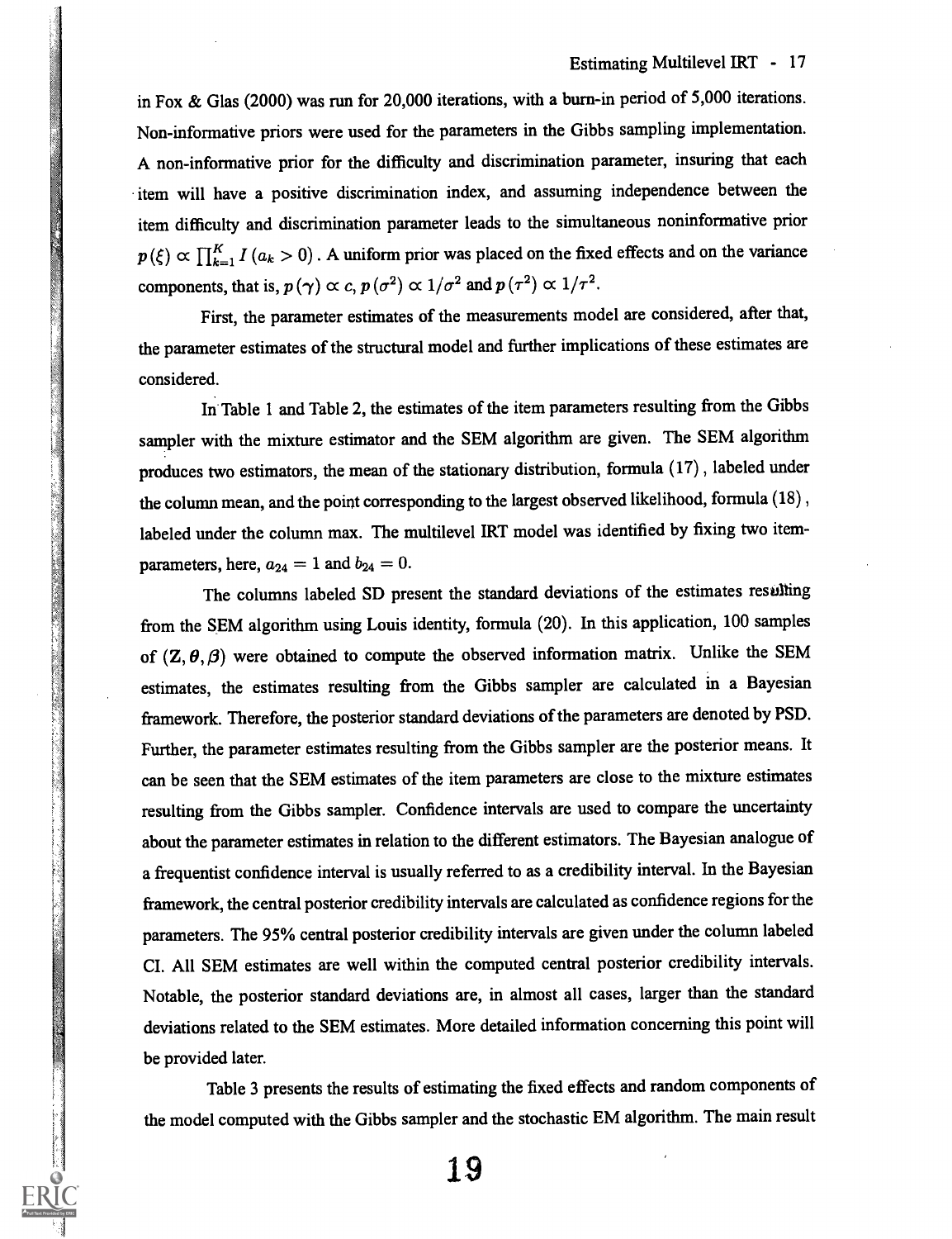of the analysis is that conditionally on SES and ISI, the Cito schools perform better than the non-Cito schools. The fixed effect,  $\gamma_{01}$ , models the contribution of participating in the school leaving exam to the ability level of the students via its influence on the intercept  $\beta_{0j}$ . This intercept  $\beta_{0i}$  is defined as the expected achievement of a student in school j when controlling for SES and ISI. Thus a positive value of  $\gamma_{01}$  indicates a positive effect of participating in the school leaving exam to the students' abilities. Further, there is a highly significant association between the Level 1 predictors ISI and SES and the ability of the students. Obviously, students with high ISI and SES scores perform better than students with lower scores. The residual variance for the school-level,  $\tau_0$ , is the variance of the achievement of students in school  $j, \beta_{0j}$ , around the grand mean,  $\gamma_{00}$ , when controlling for SES and ISI. Obviously, the use of a multilevel model is justified, because a substantial proportion of the variation in the outcome at the student level was between the schools.

In terms of the the SEM and the Gibbs sampling estimates, the fixed and random effects are generally quite the same, except for the Level 2 variance,  $\tau$ . The significant difference between the Level 2 variance-estimates results in different intraclass correlation coefficients. The proportion of variance in ability accounted for by group-membership, after controlling for the Level 1 predictor variables is .345 according to the SEM variance-estimates and .330 according to the SEM variance-estimates which maximizes the observed likelihood. This coefficient is .398 in case of the variance-estimates resulting from the Gibbs sampler. As an additional check the fixed effects and variance components are also estimated from the observed scores using HLM for windows (Bryk et al., 1996). For comparative purposes, the unweighted sums of the item responses were resealed such that their mean and variance were equal to the mean and variance of the posterior estimates of the ability parameters, respectively. The standard deviations of the HLM estimates are given under the column labeled SD. The estimate of the Level 2 variance component is smaller in the HLM analysis whereas the estimate of  $\sigma$  is almost similar in comparison to the other estimates. The intraclass correlation coefficient consisting of these variance components is .301, which is smaller than the estimates of the intraclass correlation coefficient from the SEM approach. Furthermore, the estimates of the fixed effects are smaller except for the main effect,  $\gamma_{00}$ . In conclusion, the multilevel IRT analysis, estimated with the Gibbs sampler and SEM, measures a greater variance between students' abilities which results in a larger school-level effect. Further, a sharper distinction in students' achievements is attained.

The standard deviations of the SEM estimates are larger than the standard deviations of the estimates resulting from the analysis in HLM using observed scores. Obviously, the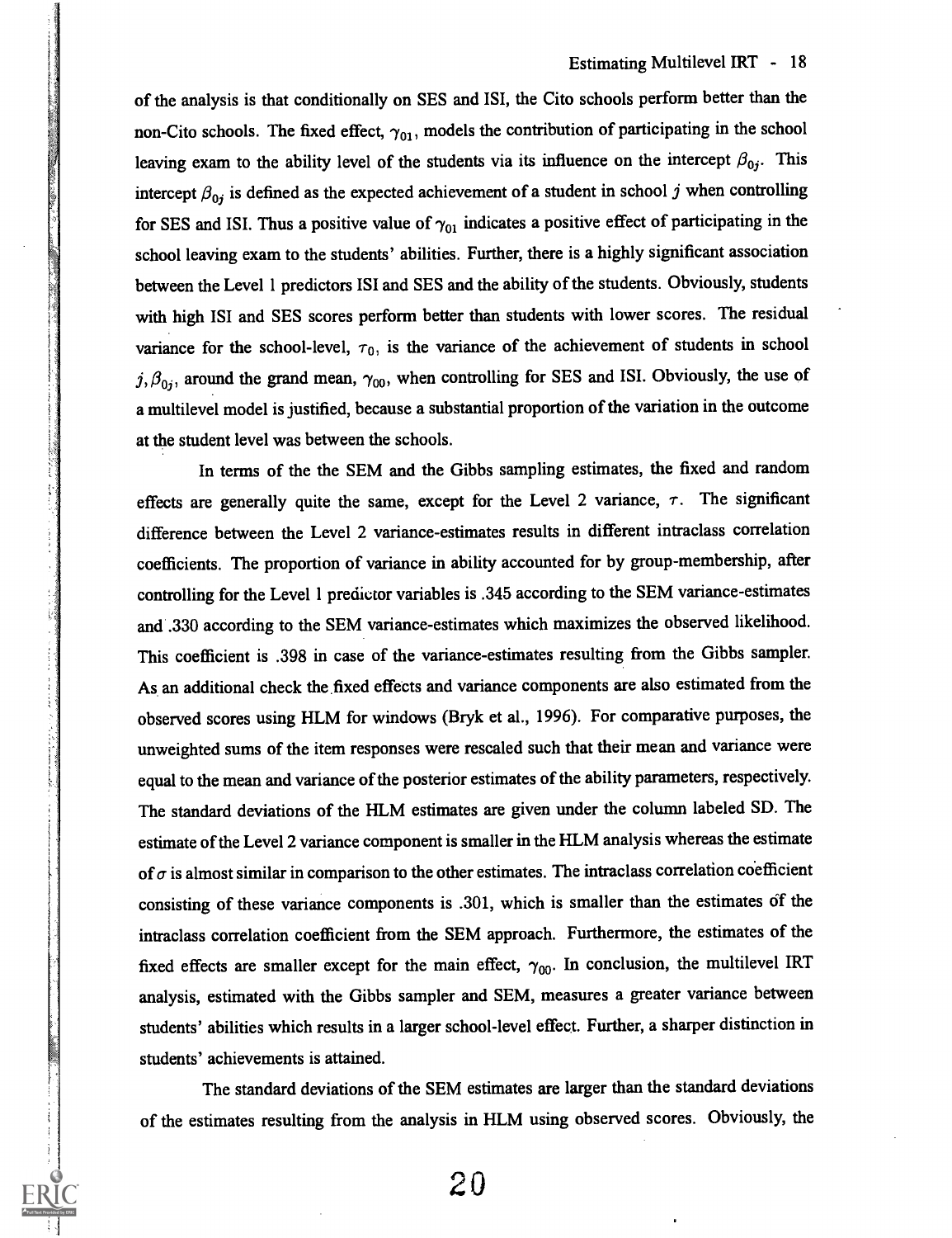estimates resulting from HLM are based on the observed scores, which results in more accurate estimates, that is, the HLM analysis does not take the uncertainty of the ability parameter into account. It can be seen from Tables 1 to 3 that in most cases the standard deviations related to the stochastic EM estimates are smaller than the posterior standard deviations. This observation was also made in Fox & Glas (2000) and Glas, Wainer and Bradlow (2000). It seems that the smaller size of the standard deviations in the frequentist framework is related to the fact that they are based on an asymptotic approximation that does not take the skewness into account.

Finally, Figure 1 shows the plausible region of the variance components. The region contains the parameter estimates of  $(\sigma, \tau)$  obtained at every iteration of the stochastic EM algorithm. The most central point, that is the mean of  $(\sigma, \tau)$ , corresponds to the stochastic EM estimate of  $(\sigma, \tau)$ , formula (17). The point with the largest observed log-likelihood, formula (18) , lies in the circle close to the mean. The points within the circle represent estimates of  $(\sigma, \tau)$  with high observed log-likelihood values, that is, the corresponding log-likelihood values are close to each other and therefore close to the highest observed log-likelihood. This illustrates the general idea behind stochastic EM. The parameters of interest are estimated by taking the mean over all points within the plausible region, where all points correspond to high observed log-likelihood values. As a result, this estimate lies close to the maximum likelihood estimate, which is checked by computing the observed log-likelihood at every iteration.

#### **Discussion**

In this article, a stochastic EM algorithm is used to estimate the parameters of a multilevel IRT model. The multilevel IRT model which entails treating the dependent ability parameters as latent variables in a multilevel model and using an IRT model to model these variables has several advantages, such as its realistic treatment of measurement error and the application in incomplete designs. Although direct parametric inference is hard because the likelihood function is very complex, maximum likelihood estimates can be obtained with the stochastic EM algorithm.

The use of a SEM algorithm for estimating the parameters of a multilevel IRT model has several appealing features. First, the algorithm is easy to implement. Second, although the amount of computation involved can be large, the SEM algorithm can handle the numerical integrations needed also in cases with more than two levels. Moreover, there are no limitations to the number of parameters or the number of explanatory variables. It must be remarked that MML or Bayes model estimation procedures are possible but require the calculation of two-



٠H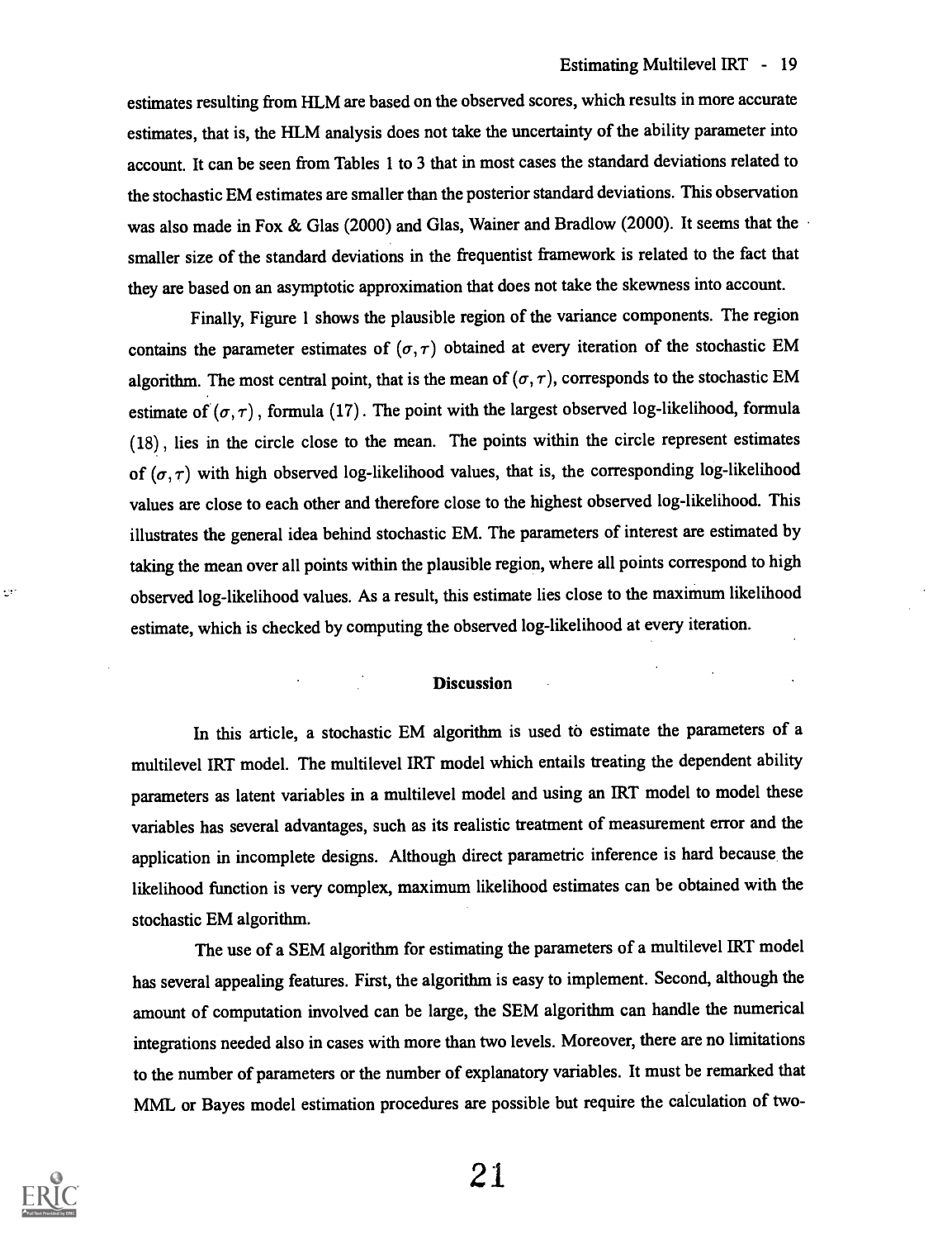dimensional integrals in the case of two levels. The implementation of the Gibbs sampler also has no limitations to the number of levels (Fox & Glas, 2000). Moreover, the procedure can also be applied to other measurement error models with latent ability parameters.

The stochastic EM algorithm performs direct inference based on the pseudo-complete data whereas the Gibbs sampler samples the entire posterior distributions of the parameters. In the comparison presented, both methods gave almost similar results. It must be pointed out that the differences between the standard deviations and the posterior standard deviations needs further research.

The convergence of this implementation of the algorithm is slowed down by the Gibbs sampling procedure for sampling the pseudo-complete data. The convergence is speeded up by the block Gibbs sampler, but a further improvement could be the use of another samplingstechnique to sample all pseudo-complete data at once. General techniques for simulating draws directly from the target density as rejection sampling or importance sampling (Gelman et al., 1995) could improve the rate of convergence. Furthermore, the number of iterations needed to get a stable estimate could be reduced.

#### References

Adams, R. J., Wilson, M., & Wu, M. (1997). Multilevel item response models: An approach to errors in variable regression. Journal of Educational and Behavioral Statistics, 22, 47-76.

Albert, J. H. (1992). Bayesian estimation of normal ogive item response curves using Gibbs sampling. Journal of Educational Statistics, 17, 251-269.

Anderson, E.B. (1985). Estimating latent correlations between repeated testings. Psychometrika, 50, 3-16.

Beguin, A. A. (2000). Robustness of equating high-stakes tests. Unpublished doctoral dissertation, University of Twente, The Netherlands.

Birnbaum, A. (1968). Some latent trait models. In P.M. Lord, & M.R. Novick (Eds.), Statistical theories of mental test scores (pp. 397-479). Reading: Addison-Wesley.

Box, G. E. P., & Tiao, G. C. (1973). Bayesian inference in statistical analysis. Reading, MA: Addison-Wesley Publishing Company.

Bryk, A. S., & Raudenbush, S. W. (1992). Hierarchical linear models. Newbury Park, California: Sage Publications.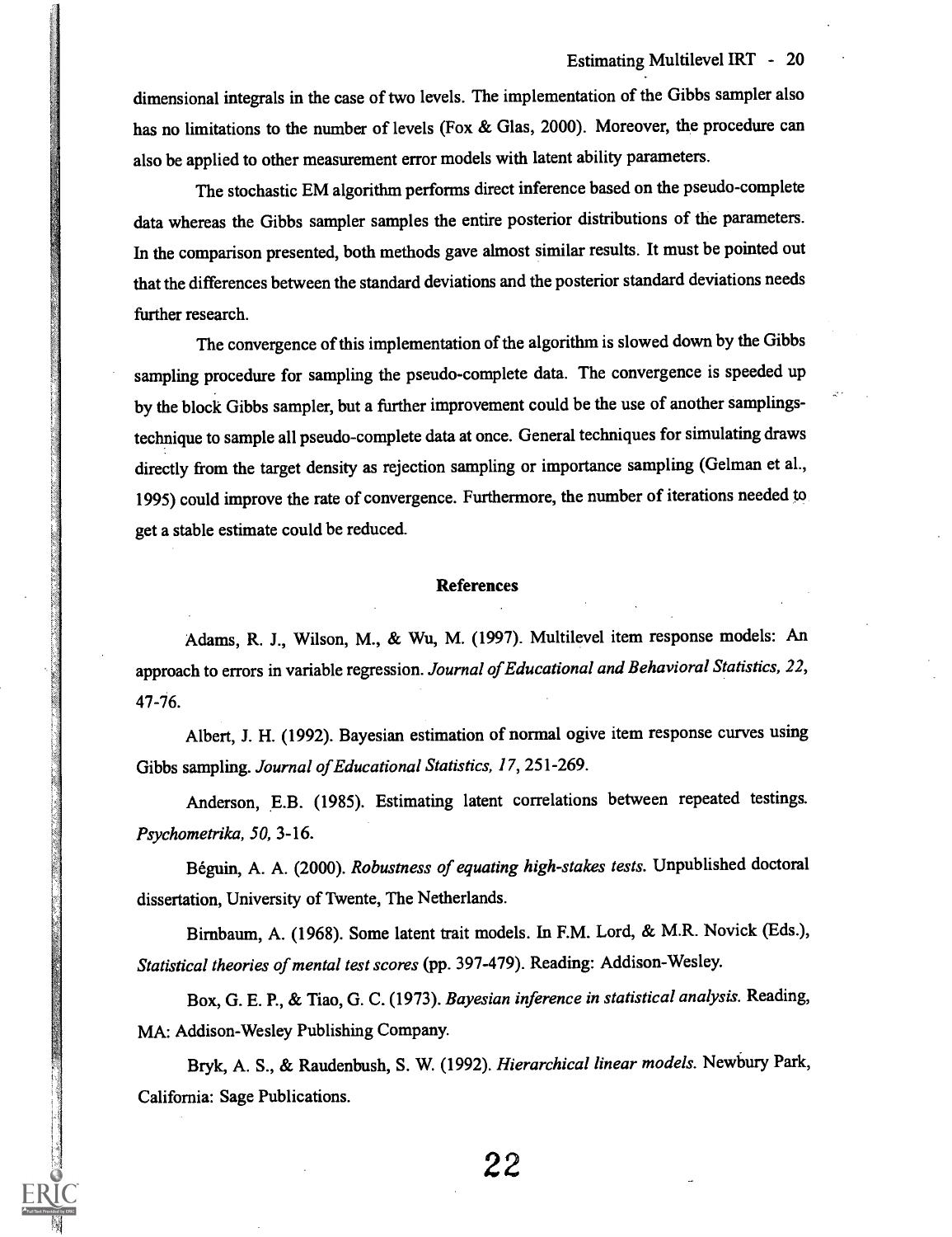Bryk, A. S., Raudenbush, S. W., & Congdon, R. T. (1996). HLM for Windows. Chicago, IL: Scientific Software Intenational, Inc.

Celeux, G., Chauveau, D., & Diebolt, J. (1996). Stochastic versions of the EM algorithm: An experimental study in the mixture case. Journal of Statistical Computation and Simulation, 55, 287-314.

Celeux, G., & Diebolt, J. (1985). The SEM algorithm: A probabilistic teacher algorithm derived from the EM algorithm for the mixture problem. Computational Statistics Quarterly, 2, 73-82.

Dempster, A. P., Laird, N. M., & Rubin, D. B. (1977). Maximum likelihood from incomplete data via the EM algorithm (with discussion). Journal of the Royal Statistical Society, Series B, 39, 1-38.

Diebolt, J., & Ip, E. H. S. (1996). Stochastic EM: method and application. In W.R. Gilks, S. Richardson, & D.J. Spiegelhalter (Eds.), Markov Chain Monte Carlo in practice (pp. 259-273). London: Chapman & Hall.

Doolaard, S. (1999). Schools in change or schools in chains. Unpublished doctoral dissertation, University of Twente, The Netherlands.

Fox, J.-P., & Glas, C. A. W. (2000). Bayesian estimation of a multilevel IRT model using Gibbs sampling. Manuscript accepted for publication in Psychometrika.

Gelfand, A. E., & Smith, A. F. M. (1990). Sampling-based approaches to calculating marginal densities. Journal of the American Statistical Association, 85, 398-409.

Gelman, A., Carlin, J. B., Stem, H. S., & Rubin, D. B. (1995). Bayesian data analysis. London: Chapman & Hall.

Geman, S., & Geman, D. (1984). Stochastic relaxation, Gibbs distribution, and the Bayesian restoration of images. IEEE Transactions on Pattern Analysis and Machine Intelligence, 6, 721-741.

Gibbons, R. D., & Bock, R. D. (1987). Trend in correlated proportions. Psychometrika, 52, 113-124.

Gibbons, R. D., & Hedeker, D. R. (1992). Full-information item bi-factor analysis. Psychometrika, 75, 423-436.

Glas, C.A.W., Wainer, H., & Bradlow (2000). MML and EAP estimates for the testlet response model. In W.J. van der Linden & C.A.W. Glas (Eds.). Computer Adaptive Testing: Theory and Practice. Boston MA: Kluwer-Nijhoff Publishing.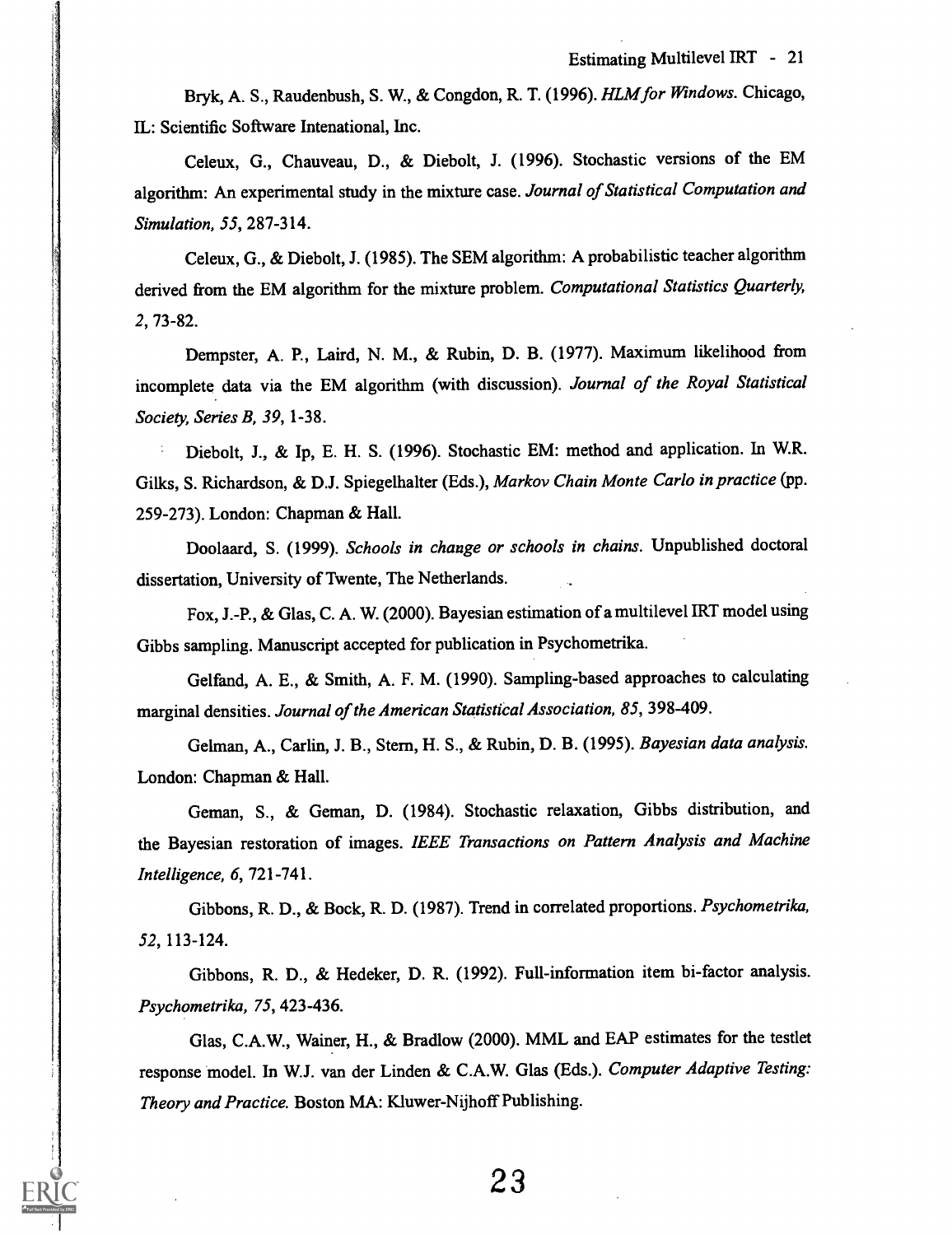Goldstein, H. (1995). Multilevel statistical models (2nd ed.). London: Edward Arnold.

Hedeker, D. R., & Gibbons, R. D. (1994). A random-effects ordinal regression model for multilevel analysis. Biometrics, 50, 933-944.

Hobert, J. P., & Geyer, C. J. (1998). Geometric ergodicity of Gibbs and block Gibbs samplers for a hierarchical random effects model. Journal of Multivariate Analysis, 67, 414-430.

Hoerl, A. E., & Kennard, R. W. (1970). Ridge regression: Biased estimation for nonorthogonal problems. Technometrics, 12, 55-67.

Ip, E. H. S. (1994). A stochastic EM algorithm in the presence of missing data theory and applications. Technical Report DMS 93-01366, Department of Statistics, Stanford University.

Johnson, V. E., & Albert, J. H. (1999). Ordinal data modeling. New York, NY: Springer-Verlag, Inc.

Lehmann, E. L., & Casella, G. (1998). The theory of point estimation (2nd ed.). New York, NY: Springer-Verlag New York, Inc.

Lindley, D. V., & Smith, A. F. M. (1972). Bayes estimates for the linear model. Journal of the Royal Statistical Society, Series B, 34, 1-41.

Liu, J. S., Wong, H. W., & Kong, A. (1994). Covariance structure of the Gibbs sampler with applications to the comparisons of estimators and augmentation schemes. Biometrika, 81, 27-40.

Lord, F. M. (1980). Applications of Item Response Theory to practical testing problems. Hillsdale, New Jersey: Lawrence Erlbaum Associates, Inc., Publishers.

Louis, T. A. (1982). Finding the observed information matrix when using the EM algorithm. Journal of the Royal Statistical Society, Series B, 44, 226-233.

Mislevy, R. J., & Bock, R. D. (1989). A hierarchical item-response model for educational testing. In R. D. Bock (Eds.), Multilevel analysis of educational data (pp. 57-74). San Diego: Academic Press.

Patz, R. J., & Junker, B. W. (1999). Applications and extensions of MCMC in IRT: Multiple item types, missing data, and rated responses. Journal of Educational and Behavioral Statistics, 24, 342-366.

Rao, C. R. (1973). Linear statistical inference and its applications (2nd ed.). New York, NY: John Wiley & Sons, Inc.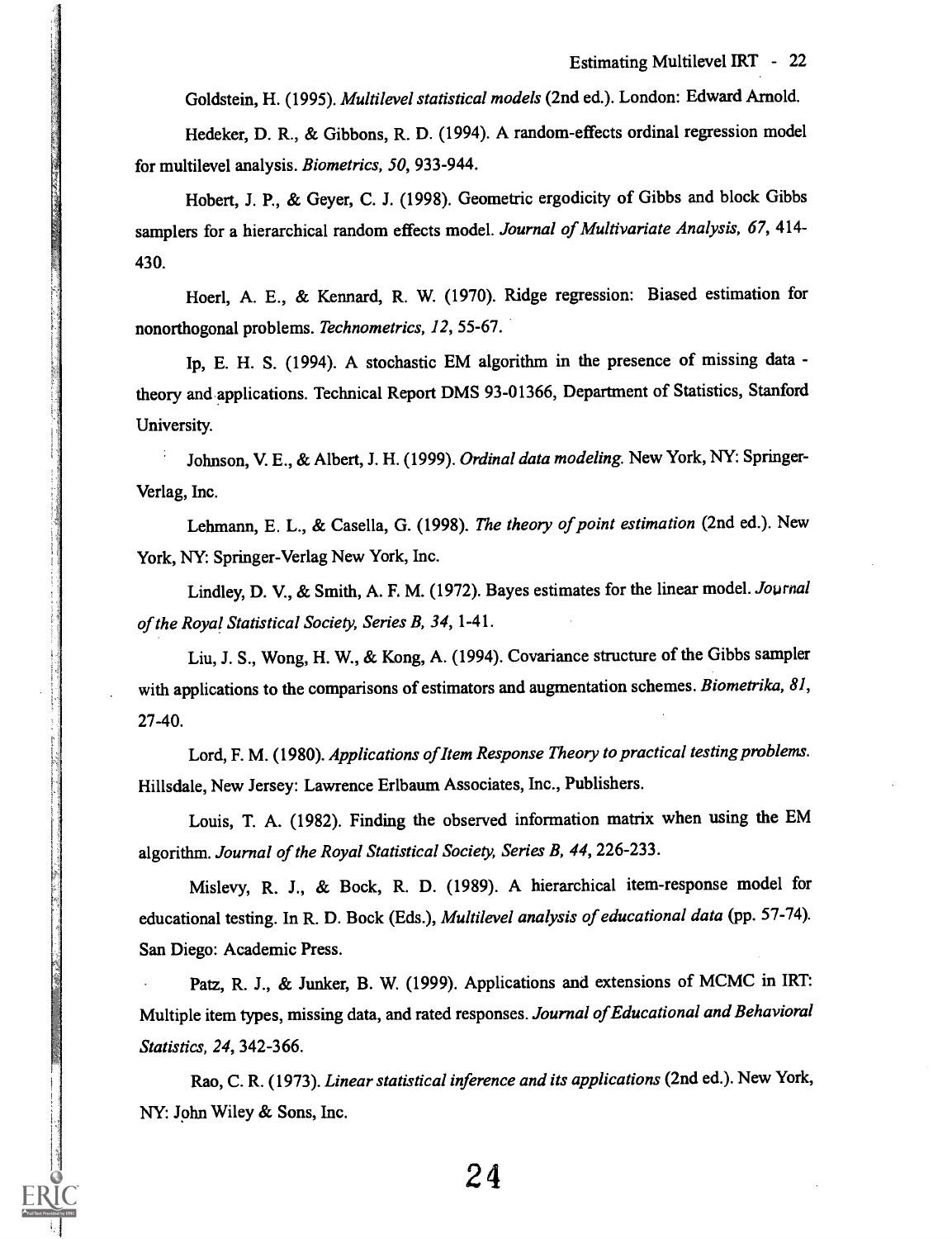Raudenbush, S.W., & Sampson, R.J. (1999). Ecometrics: Toward a science of assessing ecological settings, with application to the systematic social observation of neighborhoods. Sociological Methodology, 29, 1-41.

Roberts, G. 0., & Sahu, S. K. (1997). Updating schemes, correlation structure, blocking and parametrization for the Gibbs sampler. Journal of the Royal Statistical Society, Series B, 59,291-317.

Searle, S. R. (1971). Linear models. New York, NY: John Wiley & Sons, Inc.

van der Linden, W. J., & Hambleton, R. K. (1985). Handbook of modern item response theory. New York, NY: Springer-Verlag New York, Inc.

Zimowski, M. F., Muraki, E., Mislevy, R. J., & Bock, R. D. (1996). Bilog MG, Multiplegroup IRT analysis and test maintenance for binary items. Chicago, IL: Scientific Software International, Inc.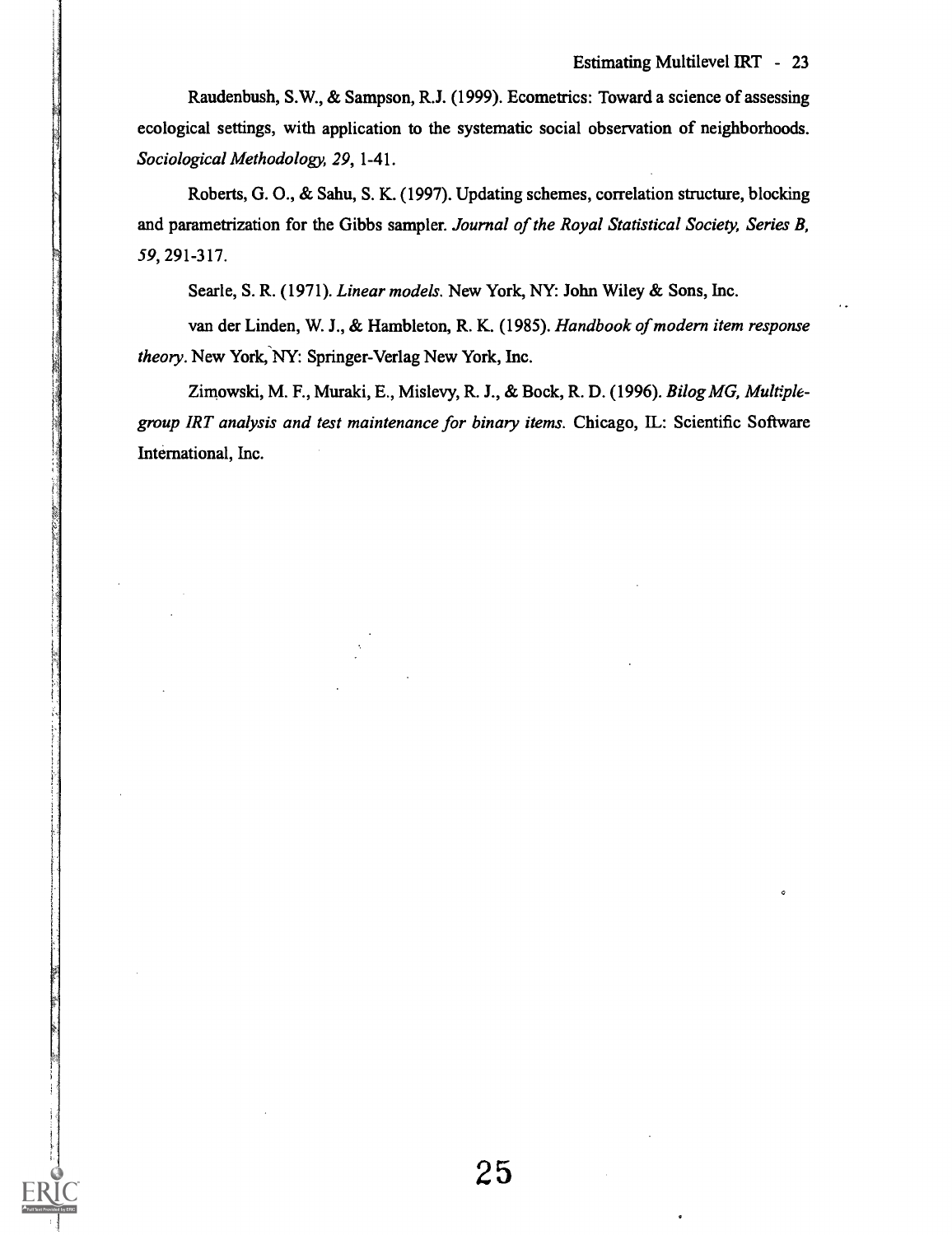

 $\mathcal{Q}^{\mathcal{C}}$ 

Figure 1. Plausible region for  $(\sigma, \tau)$ , generated by stochastic EM.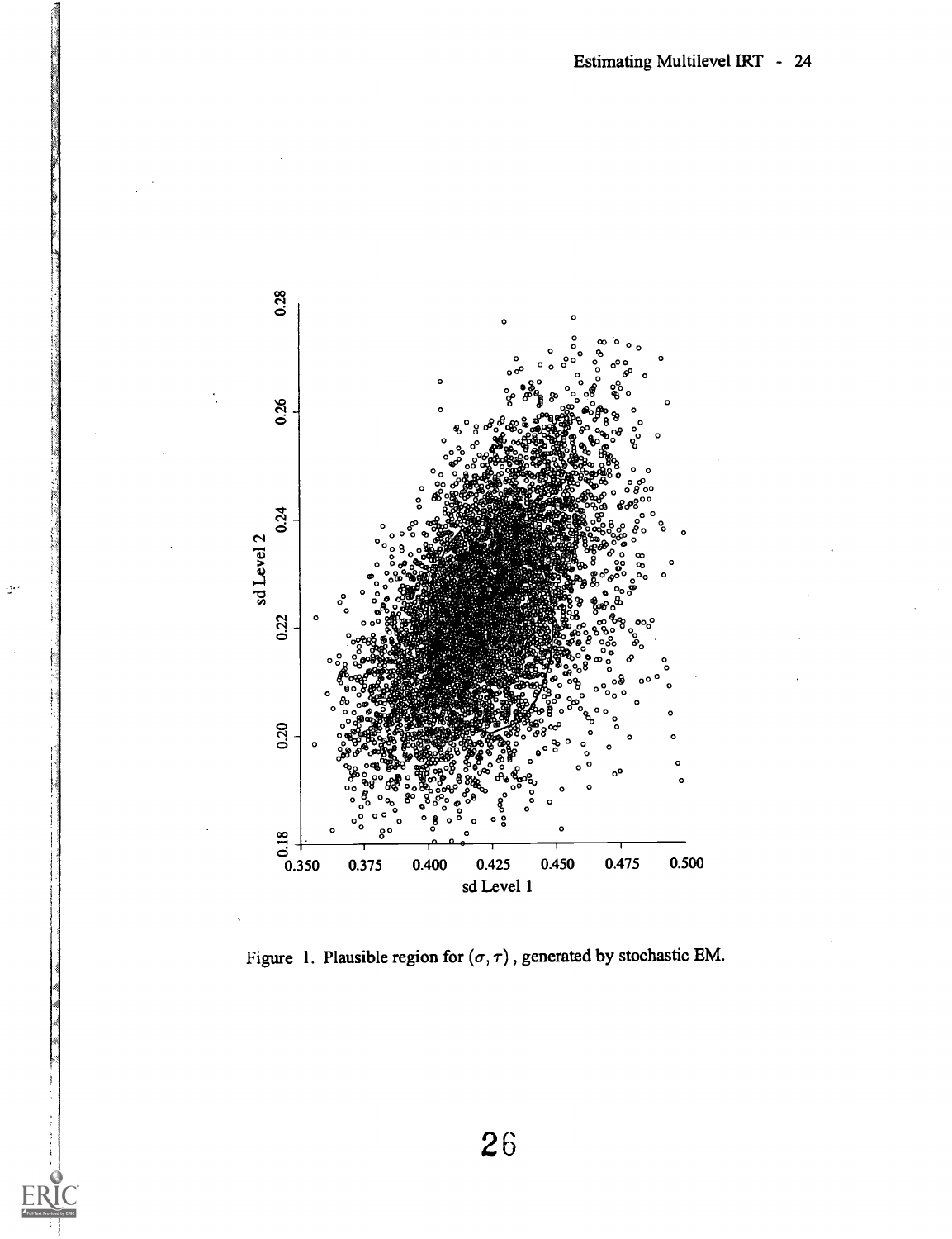|                  |        | <b>SEM</b>             |              |      |             | Gibbs Sampler |                             |
|------------------|--------|------------------------|--------------|------|-------------|---------------|-----------------------------|
|                  | mean   |                        | max          |      |             |               | CI                          |
|                  |        | $\overline{\text{SD}}$ | $\mathbf{a}$ | 3D   | $\mathbf a$ | PSD           |                             |
| Item             | a      |                        |              |      |             |               |                             |
|                  |        |                        | .816         | .074 | .784        | .074          | [0.646, 0.938]              |
| $\mathbf{1}$     | .856   | .075                   | .619         | .064 | .597        | .061          | [0.485, 0.724]              |
| $\overline{2}$   | .654   | .066                   | 1.038        | .085 | .870        | .096          | [0.698, 1.073]              |
| 3                | .928   | .086                   |              | .064 | .628        | .059          | [0.520, 0.751]              |
| 4                | .668   | .057                   | .631         | .087 | 1.089       | .099          | [0.906, 1.296]              |
| 5                | 1.158  | .086                   | 1.058        | .085 | 1.097       | .091          | [0.927, 1.290]              |
| 6                | 1.190  | .087                   | 1.165        |      | .265        | .042          | [0.186, 0.351]              |
| 7                | $.297$ | .052                   | .280         | .056 | 1.407       | .122          | [1.186, 1.663]              |
| 8                | 1.454  | .072                   | 1.445        | .074 | .911        | .078          | [0.767, 1.078]              |
| $\boldsymbol{9}$ | .968   | $.072 -$               | .894         | .074 |             | .078          | $\left[0.765, 1.073\right]$ |
| 10               | .972   | .073                   | .912         | .072 | .910        | .084          | [0.691, 1.025]              |
| 11               | .927   | .083                   | .845         | .082 | .845        | .088          | [0.796, 1.143]              |
| 12               | 1.019  | .075                   | .981         | .075 | .960        | .064          | [0.578, 0.830]              |
| 13               | .738   | .060                   | .652         | .061 | .696        |               | [0.888, 1.250]              |
|                  | 1.112  | .076                   | 1.047        | .075 | 1.055       | .092          | [0.575, 0.833]              |
| 14               | .746   | .062                   | .681         | .062 | .698        | .066          | [0.427, 0.632]              |
| 15               | .562   | .055                   | .571         | .053 | .525        | .053          |                             |
| 16               |        | .058                   | .641         | .057 | .647        | .061          | [0.533, 0.775]              |
| 17               | .685   | .062                   | .964         | .062 | 1.011       | .087          | [0.850, 1.195]              |
| 18               | 1.042  |                        | 1.050        | .084 | 1.084       | .107          | [0.888, 1.304]              |
| 19               | 1.174  | .083                   | .884         | .072 | .914        | .082          | [0.764, 1.083]              |
| 20               | .977   | .071                   | .898         | .080 | .881        | .075          | [0.743, 1.037]              |
| 21               | .973   | .080                   | .909         | .072 | .893        | .082          | [0.741, 1.062]              |
| $22\phantom{.}$  | .955   | .071                   |              | .063 | 1.081       | .089          | [0.916, 1.265]              |
| 23               | 1.113  | .063                   | .982         | 0    | 1           | $\bf{0}$      | [1,1]                       |
| 24               | 1      | 0                      | ı            |      |             |               |                             |

Table 1. Parameter estimates of the discrimination parameter with SEM and the Gibbs sampler.

BEST COPY AVAILABLE

 $\ddot{\phantom{a}}$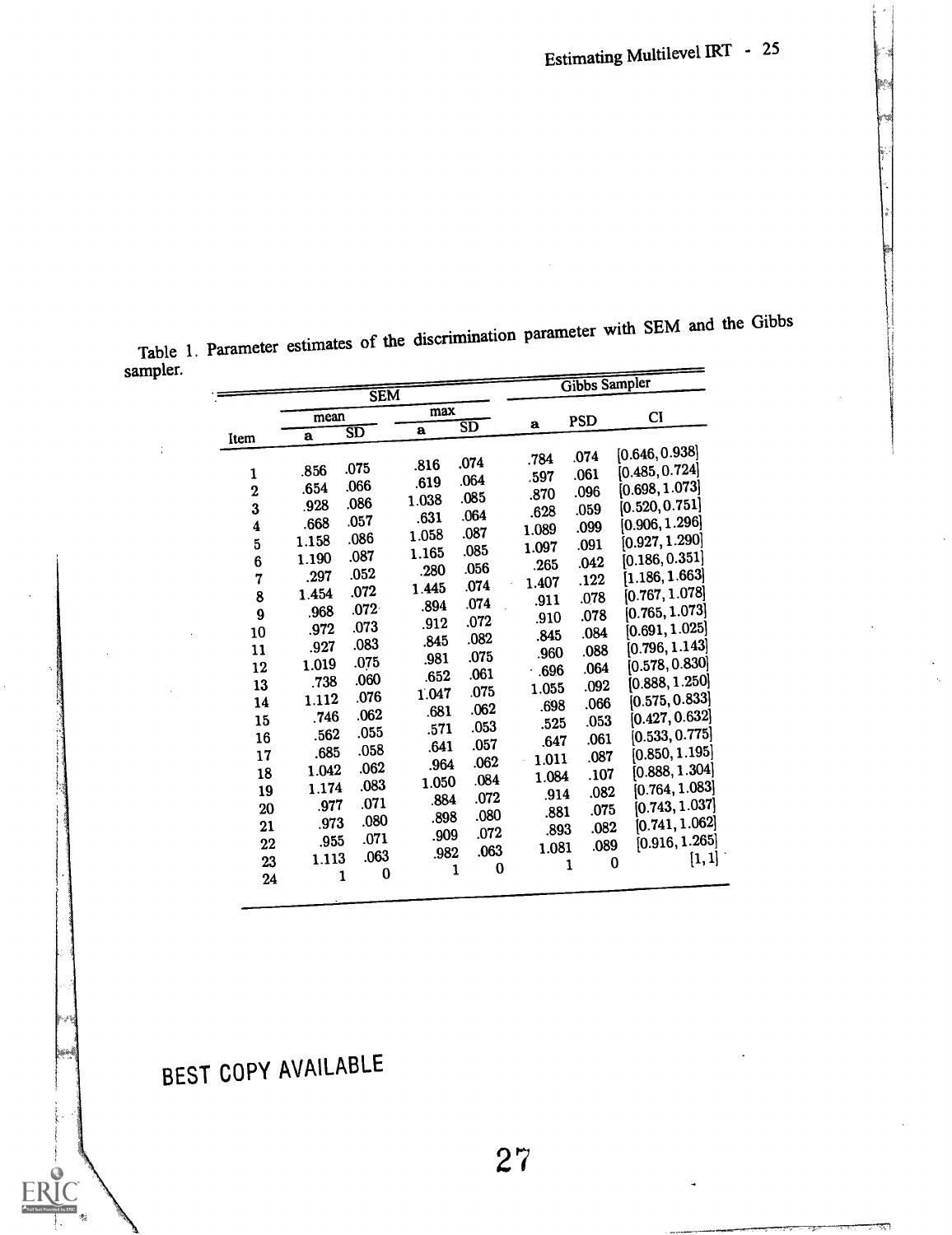|                  |         |          | <b>SEM</b> |                        |         |            | Gibbs Sampler    |
|------------------|---------|----------|------------|------------------------|---------|------------|------------------|
|                  | mean    |          | max        |                        |         |            |                  |
| Item             | b       | SD       | ь          | $\overline{\text{SD}}$ | b       | <b>PSD</b> | $_{\rm CI}$      |
|                  |         |          |            |                        |         |            |                  |
| 1                | $-.227$ | .049     | $-.257$    | .045                   | $-.259$ | .044       | [—.341, —.168]   |
| $\mathbf 2$      | $-.169$ | .045     | $-.190$    | .046                   | $-.197$ | .038       | $[-.266, -.119]$ |
| 3                | $-.843$ | .048     | $-.836$    | .043                   | $-.870$ | .051       | $[-.963, -.766]$ |
| $\boldsymbol{4}$ | .332    | .042     | .315       | .042                   | .313    | .040       | [.241, .396]     |
| 5                | $-.281$ | .051     | $-.284$    | .052                   | $-.312$ | .056       | $[-.414, -.195]$ |
| 6                | .708    | .059     | .733       | .059                   | .663    | .060       | [.553, .790]     |
| 7                | .475    | .041     | .444       | .042                   | .458    | .031       | [.400, .521]     |
| 8                | $-.086$ | .048     | $-.072$    | .044                   | $-.109$ | .069       | $[-.234, .035]$  |
| $\boldsymbol{9}$ | .481    | .049     | .468       | .051                   | .455    | .051       | [.362, .560]     |
| 10               | .100    | .047     | .080       | .045                   | .073    | .049       | $[-.016, .176]$  |
| 11               | $-.451$ | .050     | $-.454$    | .050                   | $-.487$ | .048       | $[-.574, -.388]$ |
| 12               | $-.222$ | .048     | $-.207$    | .050                   | $-.249$ | .051       | $[-.342, -.143]$ |
| 13               | .152    | .041     | .121       | .041                   | .133    | .042       | [.056, .218]     |
| 14               | .052    | .049     | .031       | .049                   | .026    | .055       | $[-.072, .142]$  |
| 15               | $-.045$ | .043     | $-.078$    | .043                   | $-.067$ | .041       | $[-.142, .020]$  |
| 16               | .216    | .041     | .233       | .042                   | .198    | .035       | [.133, .271]     |
| 17               | .243    | .041     | .223       | .042                   | .226    | .040       | [.152, .309]     |
| 18               | .160    | .043     | .126       | .044                   | .147    | .054       | [.049, .259]     |
| 19               | $-.557$ | .052     | $-.591$    | .050                   | $-.595$ | .056       | $[-.698, -.476]$ |
| 20               | $-.124$ | .074     | $-.132$    | .068                   | $-.154$ | .049       | $[-.244, -.053]$ |
| 21               | .289    | .054     | .259       | .055                   | .244    | .048       | [.156, .346]     |
| 22               | $-.177$ | .046     | $-.212$    | .046                   | $-.205$ | .048       | $[-.293, -.105]$ |
| 23               | .199    | .043     | .154       | .043                   | .184    | .055       | [.083, .299]     |
| 24               | 0       | $\bf{0}$ | $\bf{0}$   | 0                      | 0       | 0          | [0,0]            |

|  |  |  |  |  |  | Table 2. Parameter estimates of the difficulty parameter with SEM and the Gibbs sampler. |  |  |  |  |  |
|--|--|--|--|--|--|------------------------------------------------------------------------------------------|--|--|--|--|--|
|--|--|--|--|--|--|------------------------------------------------------------------------------------------|--|--|--|--|--|

| Table 3. Parameter estimates of the multilevel model with the Gibbs sampler, SEM and |  |  |  |  |  |  |
|--------------------------------------------------------------------------------------|--|--|--|--|--|--|
| HLM using sum scores.                                                                |  |  |  |  |  |  |

 $\mathcal{L}_{\mathbf{z}}$ 

 $\ddot{\phantom{0}}$ 

|                       |      |           | Gibbs Sampler<br><b>SEM</b> |      |      |            |                 | <b>HLM</b> |           |  |
|-----------------------|------|-----------|-----------------------------|------|------|------------|-----------------|------------|-----------|--|
|                       | mean |           | max                         |      |      |            |                 |            |           |  |
| <b>Fixed Effects</b>  | Par. | <b>SD</b> | Par.                        | SD   | Par. | <b>PSD</b> | $_{\rm CI}$     | Par.       | <b>SD</b> |  |
| $\gamma_{00}$         | .334 | .204      | .349                        | .197 | .327 | .206       | $[-.074, .729]$ | .361       | .044      |  |
| $\gamma_{01}$         | .262 | .237      | .273                        | .225 | .277 | .236       | $[-.183, .740]$ | .223       | .051      |  |
| $\gamma_{10}$         | .184 | .014      | .196                        | .013 | .194 | .018       | [.160, .231]    | .156       | .010      |  |
| $\gamma_{20}$         | .158 | .014      | .168                        | .014 | .168 | .017       | .136, .204]     | .127       | .011      |  |
| <b>Random Effects</b> | Par. | SD        | Par.                        | SD   | Par. | <b>PSD</b> | CΙ              | Par.       |           |  |
| $\sigma$              | .423 | .020      | .439                        | .021 | .445 | .027       | 0.387, .506     | .443       |           |  |
| Τ                     | .223 | .010      | .216                        | .009 | .294 | .027       | .222, .390      | .191       |           |  |
|                       |      |           |                             |      |      |            |                 |            |           |  |

 $\ddot{\phi}$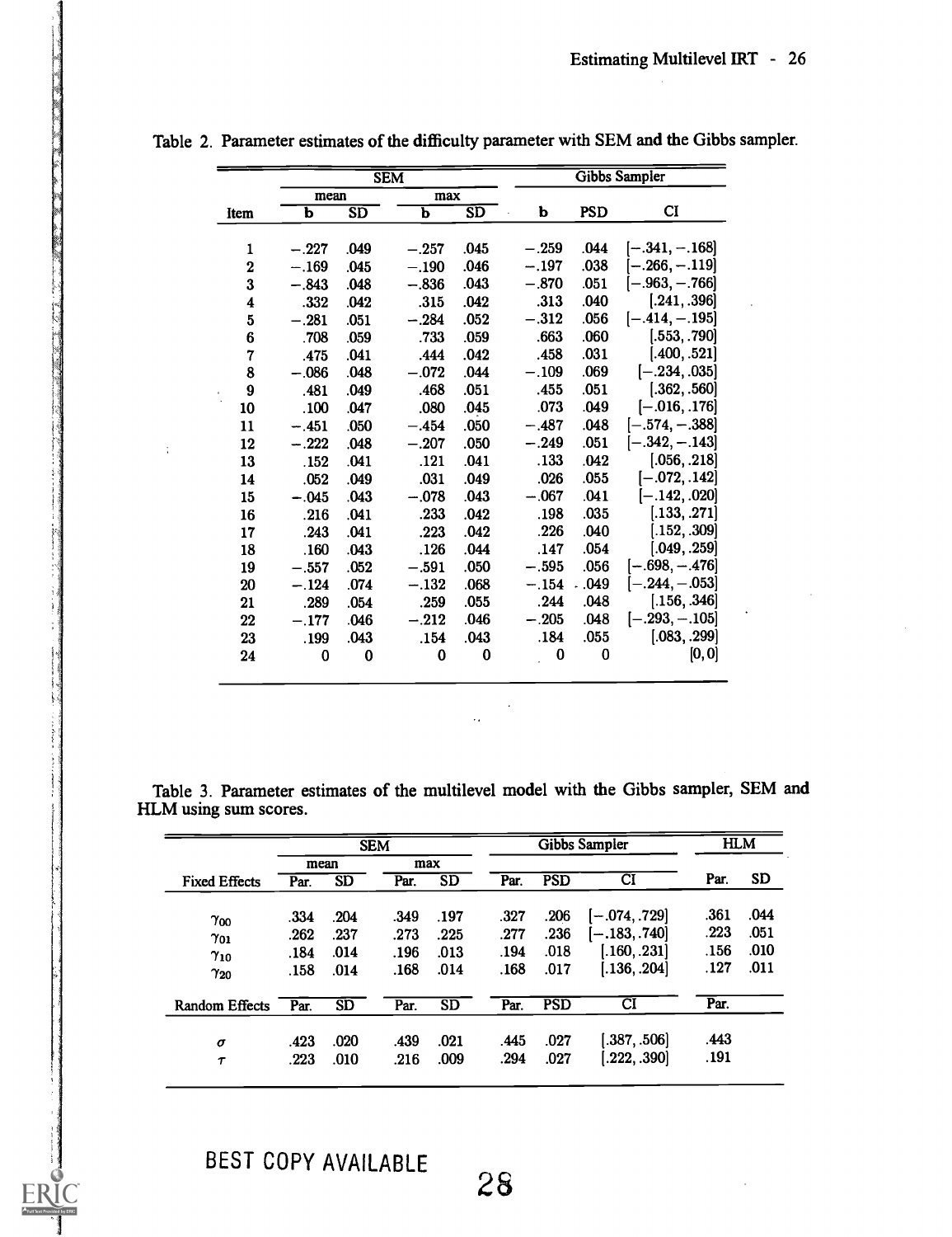#### Titles of Recent Research Reports from the Department of Educational Measurement and Data Analysis. University of Twente, Enschede, The Netherlands.

- RR-00-02 J.P. Fox, Stochastic EM for Estimating the Parameters of a Multilevel IRT Model
- RR-00-01 E.M.L.A. van Krimpen-Stoop & R.R. Meijer, Detection of Person Misfit in Computerized Adaptive Tests with Polytomous Items
- RR-99-08 W.J. van der Linden & J.E. Carlson, Calculating Balanced Incomplete Block Designs for Educational Assessments
- RR-99-07 N.D. Verhelst & F. Kaftandjieva, A Rational Method to Determine Cutoff Scores
- RR-99-06 G. van Engelenburg, Statistical Analysis for the Solomon Four-Group Design
- RR-99-05 E.M.L.A. van Krimpen-Stoop & R.R. Meijer, CUSUM-Based Person-Fit Statistics for Adaptive Testing
- RR-99-04 H.J. Vos, A Minimax Procedure in the Context of Sequential Mastery Testing
- RR-99-03 B.P. Veldkamp & W.J. van der Linden, Designing Item Pools for Computerized Adaptive Testing
- RR-99-02 W.J. van der Linden, Adaptive Testing with Equated Number-Correct Scoring
- RR-99-01 R.R. Meijer & K. Sijtsma, A Review of Methods for Evaluating the Fit of Item Score Patterns on a Test
- RR-98-16 J.P. Fox & C.A.W. Glas, Multi-level IRT with Measurement Error in the Predictor Variables
- RR-98-15 C.A.W. Glas & H.J. Vos, Adaptive Mastery Testing Using the Rasch Model and Bayesian Sequential Decision Theory
- RR-98-14 A.A. Béguin & C.A.W. Glas, MCMC Estimation of Multidimensional IRT Models
- RR-98-13 E.M.L.A. van Krimpen-Stoop & R.R. Meijer, Person Fit based on Statistical Process Control in an AdaptiveTesting Environment
- RR-98-12 W.J. van der Linden, Optimal Assembly of Tests with Item Sets
- RR-98-11 W.J. van der Linden, B.P. Veldkamp & L.M. Reese, An Integer Programming Approach to Item Pool Design
- RR-98-10 W.J. van der Linden, A Discussion of Some Methodological Issues in International Assessments
- RR-98-09 B.P. Veldkamp, Multiple Objective Test Assembly Problems
- RR-98-08 B.P. Veldkamp, Multidimensional Test Assembly Based on Lagrangian Relaxation Techniques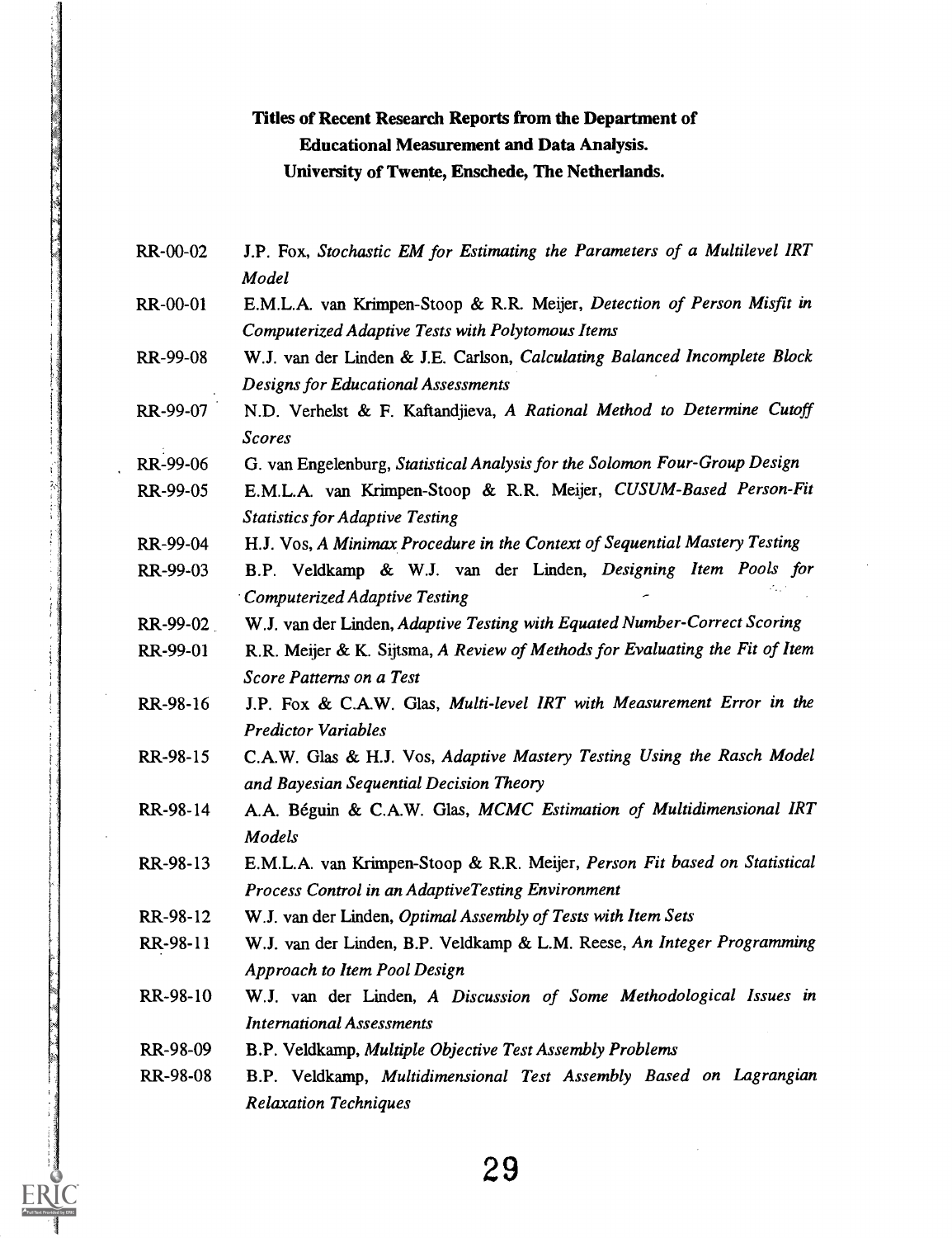- RR-98-07 W.J. van der Linden & C.A.W. Glas, Capitalization on Item Calibration Error in Adaptive Testing
- RR-98-06 W.J. van der Linden, D.J. Scrams & D.L.Schnipke, Using Response-Time Constraints in Item Selection to Control for Differential Speededness in Computerized Adaptive Testing
- RR-98-05 W.J. van der Linden, Optimal Assembly of Educational and Psychological Tests, with a Bibliography
- RR-98-04 C.A.W. Glas, Modification Indices for the 2-PL and the Nominal Response Model
- RR-98-03 C.A.W. Glas, Quality Control of On-line Calibration in Computerized Assessment
- RR-98-02 R.R. Meijer & E.M.L.A. van Krimpen-Stoop, Simulating the Null Distribution of Person-Fit Statistics for Conventional and Adaptive Tests
- RR-98-01 C.A.W. Glas, R.R. Meijer, E.M.L.A. van Krimpen-Stoop, Statistical Tests for Person Misfit in Computerized Adaptive Testing
- RR-97-07 H.J. Vos, A Minimax Sequential Procedure in the Context of Computerized Adaptive Mastery Testing
- RR-97-06 H.J. Vos, Applications of Bayesian Decision Theory to Sequential Mastery Testing
- RR-97-05 W.J. van der Linden & Richard M. Luecht, Observed-Score Equating as a Test Assembly Problem
- RR-97-04 W.J. van der Linden & J.J. Adema, Simultaneous Assembly of Multiple Test Forms.
- RR-97-03 W.J. van der Linden, Multidimensional Adaptive Testing with a Minimum Error-Variance Criterion
- RR-97-02 W.J. van der Linden, A Procedure for Empirical Initialization of Adaptive Testing Algorithms
- RR-97-01 W.J. van der Linden & Lynda M. Reese, A Model for Optimal Constrained Adaptive Testing
- RR-96-04 C.A.W. Glas & A.A. Beguin, Appropriateness of IRT Observed Score Equating
- RR-96-03 C.A.W. Glas, Testing the Generalized Partial Credit Model
- RR-96-02 C.A.W. Glas, Detection of Differential Item Functioning using Lagrange Multiplier Tests
- RR-96-01 W.J. van der Linden, Bayesian Item Selection Criteria for Adaptive Testing

Research Reports can be obtained at costs, Faculty of Educational Science and Technology, University of Twente, TO/OMD, P.O. Box 217, 7500 AE Enschede, The Netherlands.

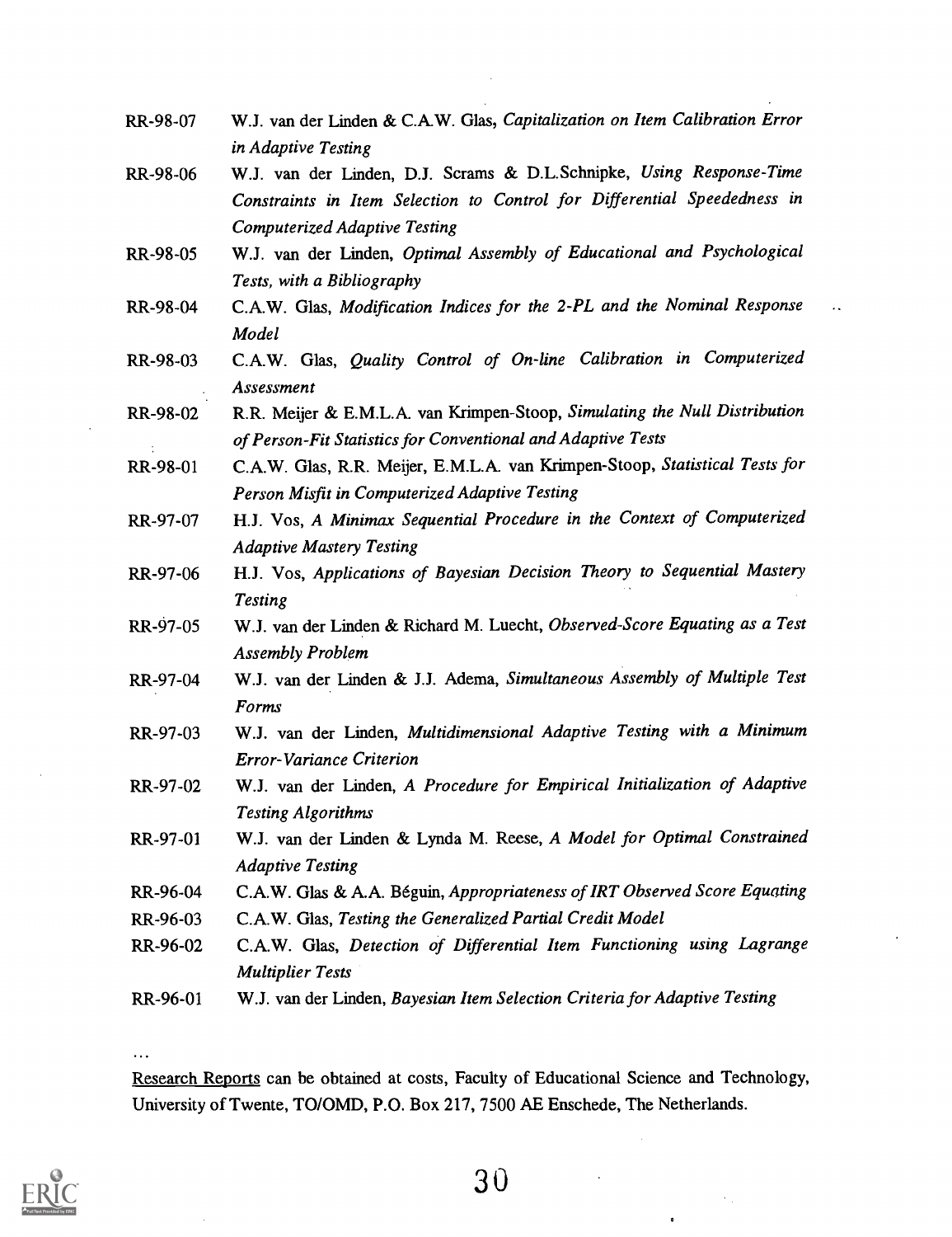B



Experimental contract of the contract of the contract of the contract of the contract of the contract of the contract of the contract of the contract of the contract of the contract of the contract of the contract of the c

 $\begin{bmatrix} 1 \\ 2 \end{bmatrix}$ 

A publication by The Faculty ofiducationaLScience\_and Technology of the University of Twente **P.O.** Box 217  $\begin{bmatrix} 1 & 1 & 1 & 1 \\ 1 & 1 & 1 & 1 \\ 1 & 1 & 1 & 1 \end{bmatrix}$ 7500 AE Enschede. The Netherlands-